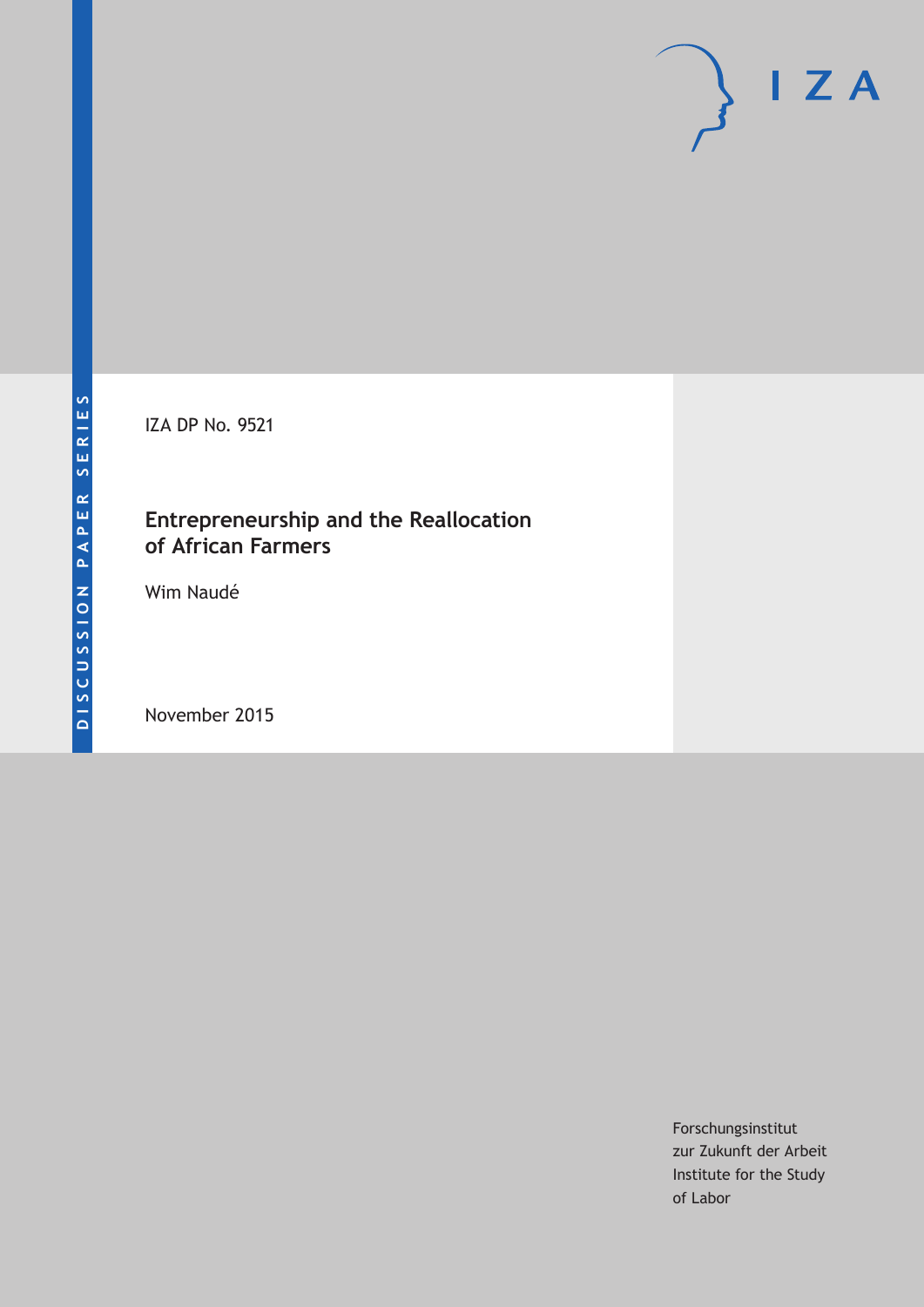# **Entrepreneurship and the Reallocation of African Farmers**

# **Wim Naudé**

*Maastricht University, MsM and IZA* 

Discussion Paper No. 9521 November 2015

IZA

P.O. Box 7240 53072 Bonn Germany

Phone: +49-228-3894-0 Fax: +49-228-3894-180 E-mail: iza@iza.org

Any opinions expressed here are those of the author(s) and not those of IZA. Research published in this series may include views on policy, but the institute itself takes no institutional policy positions. The IZA research network is committed to the IZA Guiding Principles of Research Integrity.

The Institute for the Study of Labor (IZA) in Bonn is a local and virtual international research center and a place of communication between science, politics and business. IZA is an independent nonprofit organization supported by Deutsche Post Foundation. The center is associated with the University of Bonn and offers a stimulating research environment through its international network, workshops and conferences, data service, project support, research visits and doctoral program. IZA engages in (i) original and internationally competitive research in all fields of labor economics, (ii) development of policy concepts, and (iii) dissemination of research results and concepts to the interested public.

IZA Discussion Papers often represent preliminary work and are circulated to encourage discussion. Citation of such a paper should account for its provisional character. A revised version may be available directly from the author.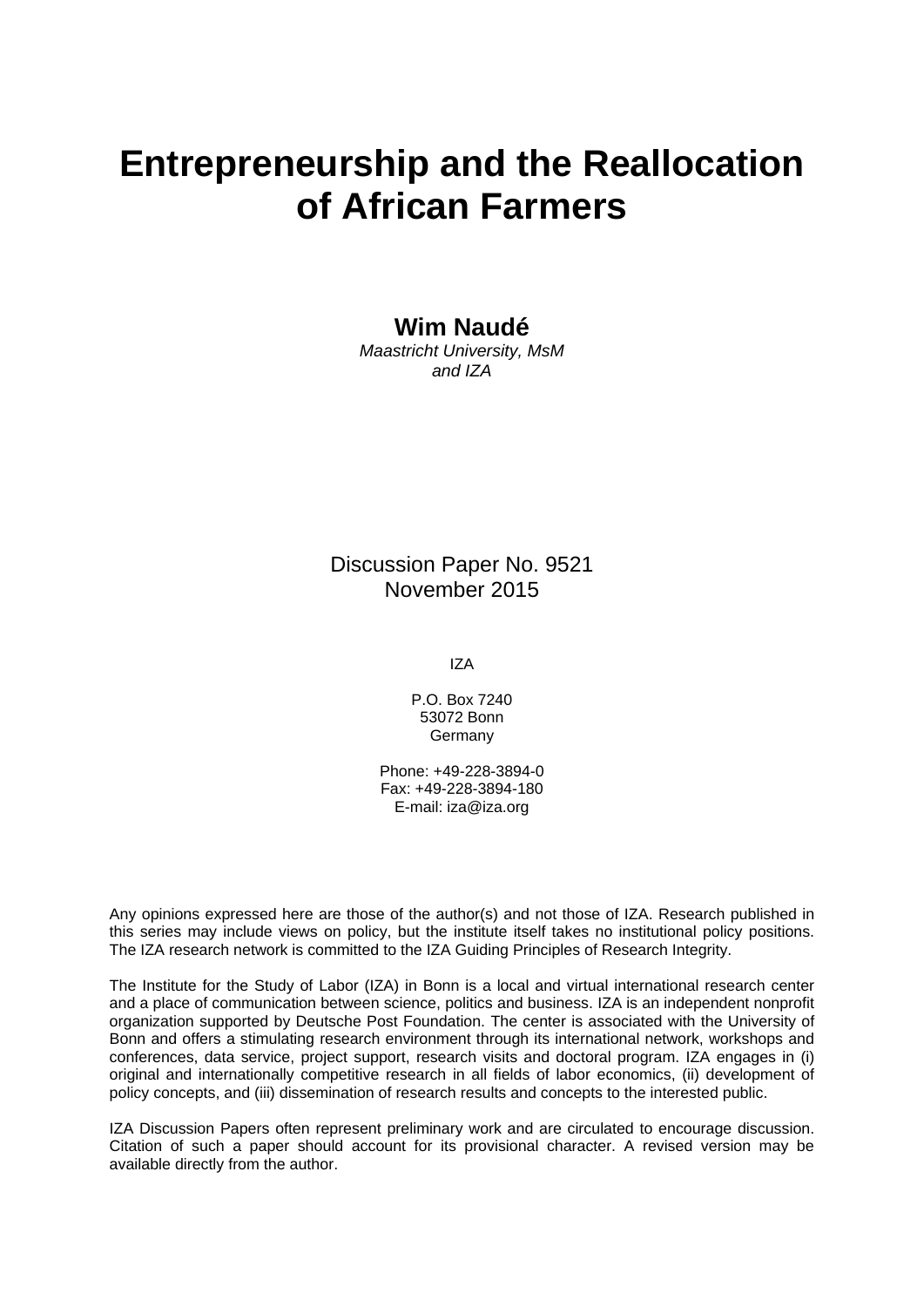IZA Discussion Paper No. 9521 November 2015

# **ABSTRACT**

# **Entrepreneurship and the Reallocation of African Farmers\***

African agriculture's importance for sustainable development is well appreciated. Indeed, recent years have seen a thorough reappraisal of the sector. What are less well understood, however, are the drivers that reallocate scarce human and physical resources across occupations and space, and without which agriculture and industrial development, and hence structural transformation, will stagnate. One such endogenous driver is entrepreneurship. In this paper I start with the reappraisal of African agriculture and focus on the literature on entrepreneurship in Africa's structural transformation. I present a conceptual model to describe how entrepreneurship reallocates farmers out of agriculture into non-agricultural activities and locations. Recent empirical evidence that is broadly consistent with this model is discussed. Implications and challenges for entrepreneurship development policies and further research are outlined.

JEL Classification: Q12, J43, L26, M13, 055, O13

Keywords: agriculture, entrepreneurship, Africa, development, industrialization, structural change, urbanisation

Corresponding author:

 $\overline{a}$ 

Wim Naudé Maastricht School of Management PO Box 1203 6201 BE Maastricht The Netherlands E-mail: w.naude@maastrichtuniversity.nl

<sup>\*</sup> Delivered as the Simon Brand Memorial Lecture, Agricultural Economics Society of South Africa, Khaya Ibhubesi, Vredefort Dome, South Africa, 30 September 2015.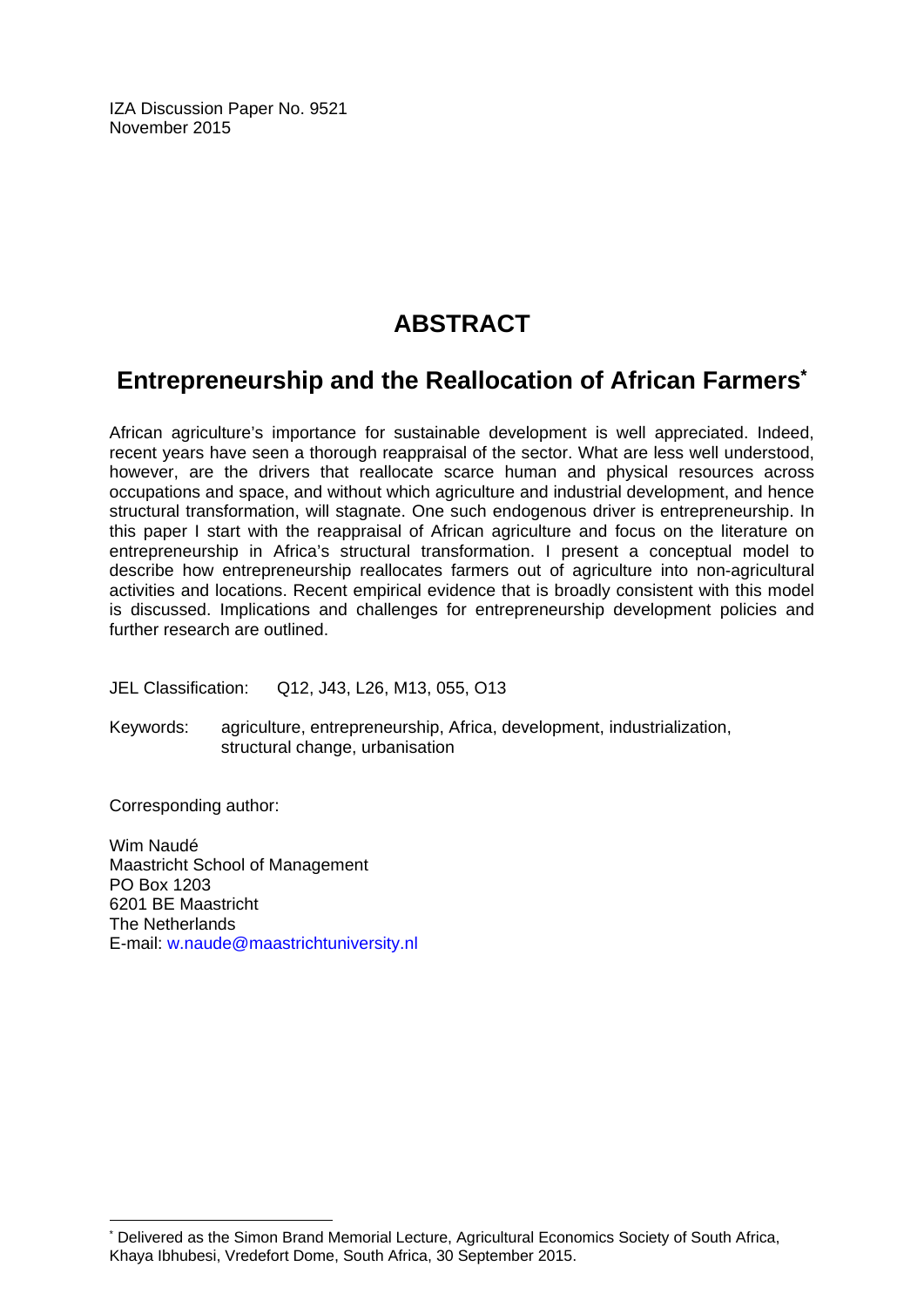#### **1. Introduction**

A country's income per capita can only increase over time if the productivity of its labour and capital continues to grow. Hence, productivity growth is a central requirement for poverty reduction, catching-up and development (Hall and Jones, 1999). For African countries, still amongst the poorest, lagging development is the result of low productivity levels and slow productivity growth over time. Why this has been the case has generated a substantial literature (see e.g. Acemoglu and Robinson, 2011; Bosker and Garretsen, 2012; Collier and Gunning, 1999; Gennaioli and Rainer, 2007; Jerven, 2010; McMillan and Harttgen, 2014).

Underlying the continent's low levels and growth of labour productivity is the fact that it has failed to structurally transform. Most advanced countries and regions have developed through a process of structural transformation, during which resources are allocated away from traditional, low-productive activities towards modern, productive activities, most often located in urban areas. As far as Africa is concerned however, there is consensus that most of its countries remain structurally dependent on ruralbased agricultural activities and that most have failed in terms of industrial development, and urbanization<sup>1</sup> (see e.g. Christiaensen and Chuhan-Pole, 2015; De Vries et al., 2013; Lele et al., 2015; McMillan and Heady, 2014; Rodrik, 2014). Even worse: as McMillan and Heady (2014) document, structural change in Africa has been such between 1990 and 2005 that it has reduced productivity growth; they conclude that 'labour seems to have moved from high to low-productivity activities on average, reducing Africa's growth by 1.3 percentage points per annum on average' (p.3).

The experience of Africa stands in stark contrast to that of China. Not only did China rose from an agriculturally dependent poor country to become the world's largest manufacturing exporter, it also achieved a quadrupling of real per capita incomes in its rural areas between 1978 and 1985. This was the result of a huge reallocation of farmers into the non-farm sector (Yang, 2004). Furthermore huge migration flows from rural to urban areas established competitive manufacturing cities where poverty fell significantly (Lin and Yu, 2015).

As a result of a lack of significant structural transformation, essentially a failure to reallocate its farmers into non-farm rural activities and urban centres, not only have African economies failed to eliminate poverty and reduce vulnerability to food and input price shocks, but also have these economies remained stuck with an unproductive farming sector (Heady and Jayne, 2014; Fuglie, 2010). Low farm productivity jeopardises food security, poverty alleviation, and restrict African

 

<sup>&</sup>lt;sup>1</sup> Urbanization is a prerequisite for development (Zhang, 2002). Africa's population is still predominantly rural, there are few megacities, and population density is low compared to more economically developed continents lack (Ndulu et al. 2007b).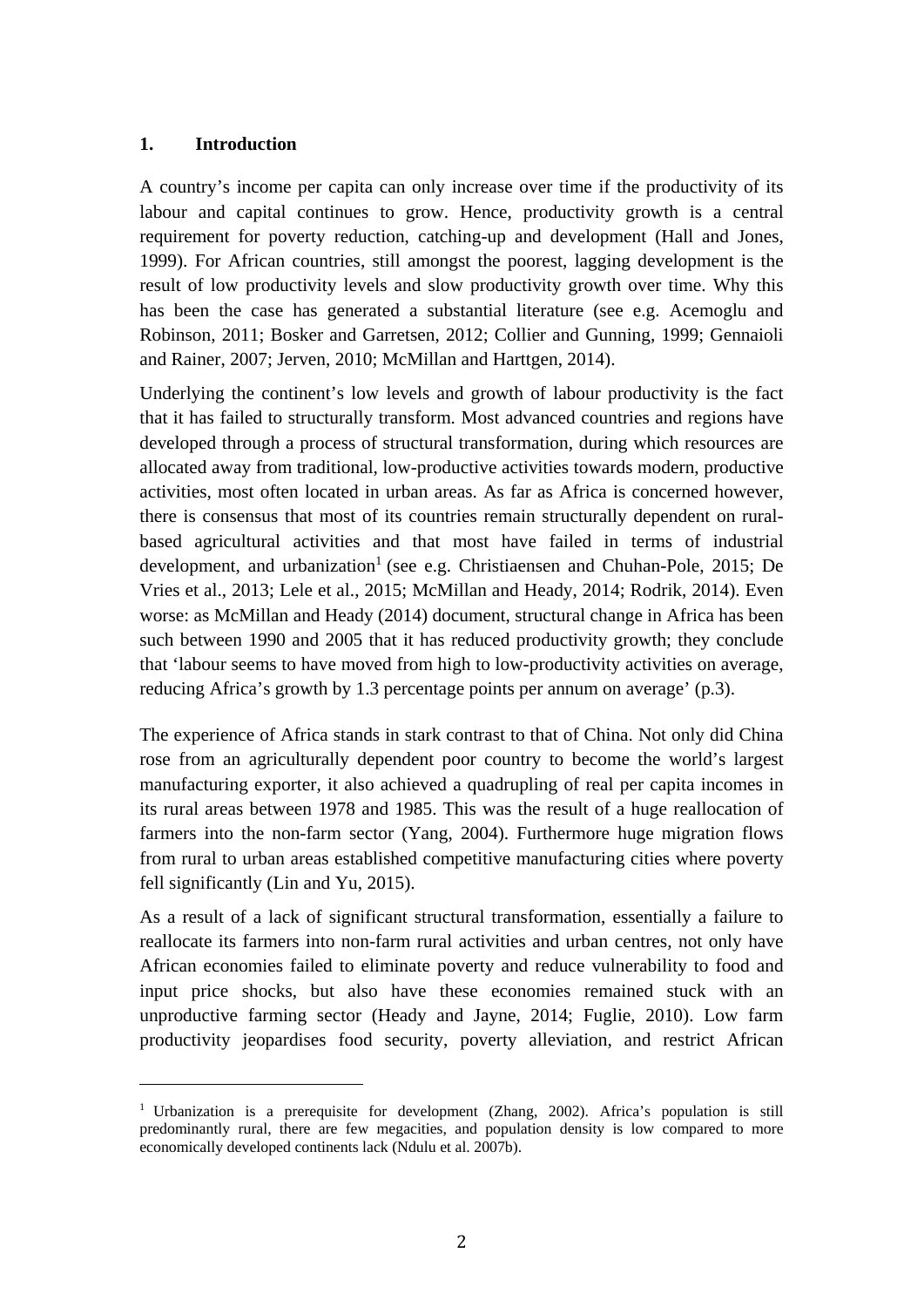farmers to benefit or exploit the opportunities that currently exist in global food markets<sup>2</sup> (Collier and Dercon, 2014). Moreover, low farm productivity can create a development trap since it means that proportionately more labour in rural Africa needs to be devoted to farming just to ensure that subsistence levels are met (Schultz, 1953).

African development thus hinges on farming, and specifically on reallocating farmers to the rural non-farm sector, and to urban areas. Given that large productivity gaps exist between agriculture and non-agriculture in Africa, and between urban and rural labourers, the benefits for productivity growth from reallocation of farmers out of agriculture will be substantial (see also Gollin et al., 2014). Moreover as Christiaensen and Naudé (2015) point out, growing urbanization, rising incomes, and expectations of higher food and energy prices in future imply a large and localized market for agricultural products that can benefit the entire agrifood industry in Africa is productivity can be improved.

In this paper I argue that rural non-farm entrepreneurs can play a role in this reallocation. To be specific, more farmers and future rural job seekers need to be accommodated in the rural non-farm sector and in secondary cities and towns. In this I propose a refinement of standard models of thinking about structural transformation and rural-urban migration, such as the Lewis-model and Harris-Todaro model. In these 'working-horses' of development economists, the dichotomies are too simple: either between rural and urban, where urban refers to mega-cities or primary cities; and between the modern, formal sector and farming. Rural non-farm entrepreneurs presents an important in-between mechanism for these process of reallocation between occupations and locations, and one that can be missed in policy and planning if the strict dichotomy between urban and rural is kept.

The essential argument I make is that rural non-farm entrepreneurs can contribute to reallocating more labour into higher productive activities, which could in turn raise labour productivity on farms, raise rural incomes, and foster rural densification and secondary city agglomerations which would facilitate structural transformation. This role is particularly important in Africa, where geographical features, including large distances, low population densities and rugged terrain often create barriers to market access, and hence specialization in either agriculture or manufacturing (Bosker and Garretsen, 2012; Naudé, 2009; Nunn and Puga, 2012).

I present my case as follows. In section 2 I make a case for the reallocation of African farmers. In section 3 I present a theoretical model to introduce the entrepreneur into a Lewis-model of structural transformation, and illustrate why the role of entrepreneurs are potentially important (despite being relatively neglected by scholars) in rural transformation. In section 4 I set out some supporting evidence based on recent analyses of the LSMS-ISA dataset, which for the first time offers comparable data

 <sup>2</sup> Global food production need to double by 2050 to provide enough for world population of 9 billion by then. This is an opportunity for African agriculture, seeing that Africa is the continent where there is the largest gap between current and potential crop yields.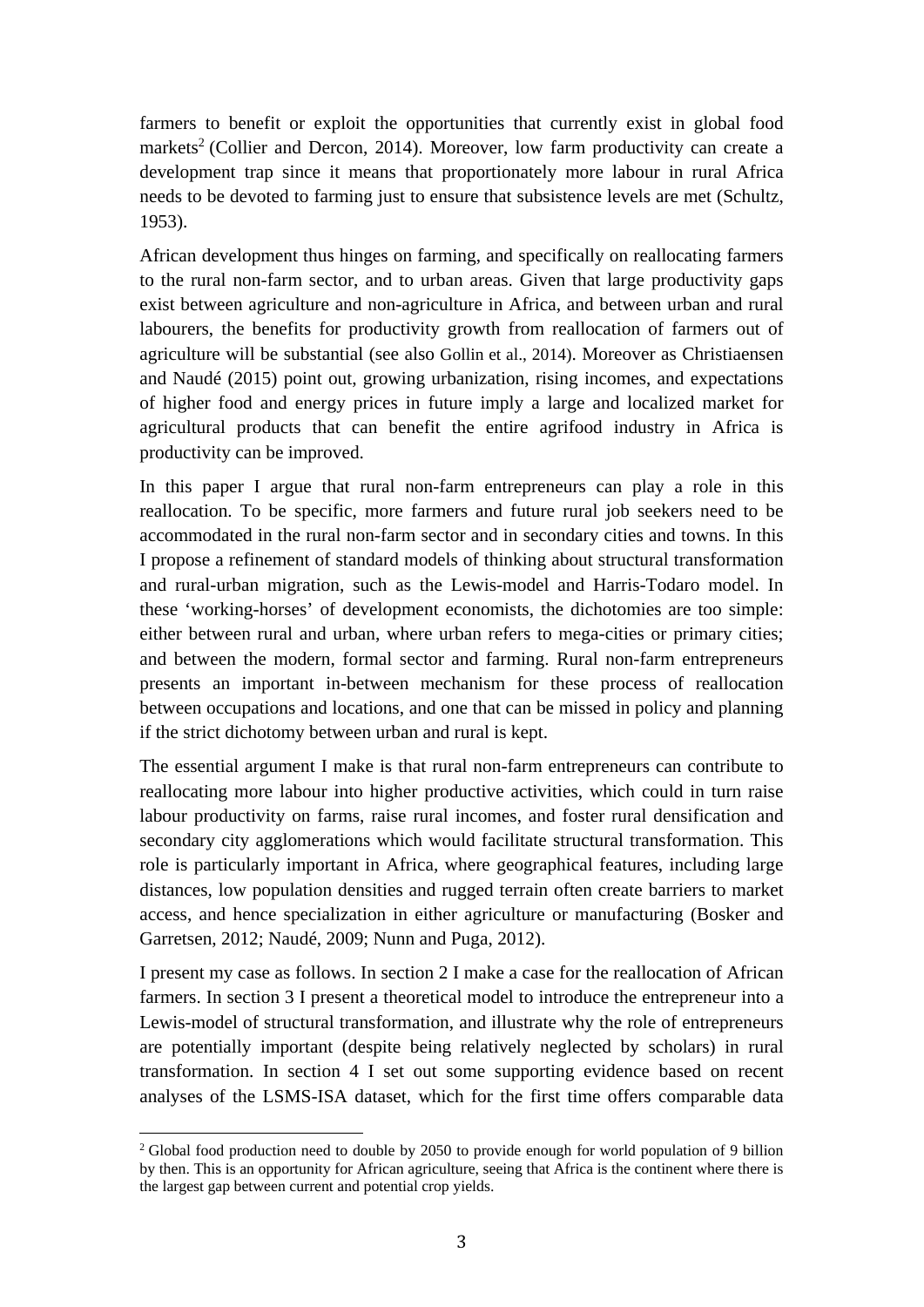across six African countries on rural non-farm entrepreneurship. Finally, in section 5 I conclude with recommendations for policy and further research.

## **2. Why African Farmers need to be reallocated**

Structural change requires resources to be re-allocated away from low towards high productivity sectors, including moving the location of production where productivity is higher, such as in cities. As I stated in the introduction, there is general consensus that Africa has failed over the past fifty years to so to make meaningful structural economic transformation. How valid or accurate is this consensus? How much different is productivity in Africa, including African agriculture? Does Africa have the potential to achieve the productivity gains required for catching-up growth?

In this section I attempt to answer these questions by providing reviewing the current structure of African economies, and noting the profile and determinants of labour productivity across sectors, and particularly in farming.

## *2.1 Structure and structural change in Africa*

Most labour in Sub-Saharan Africa is employed in sectors and firms where productivity is low. Figure 1 depicts that in Africa most labour is employed in agriculture (59.2 per cent) but moreover that 78.2 per cent of the 'working poor' is employed in agriculture. This is much more than in other developing countries and reflect the fact that productivity levels (and hence wages) are very low.



*Figure 1: Sectoral employment in Africa and other developing countries (population weighted averages 2002-2012)* 

*Distribution Database)*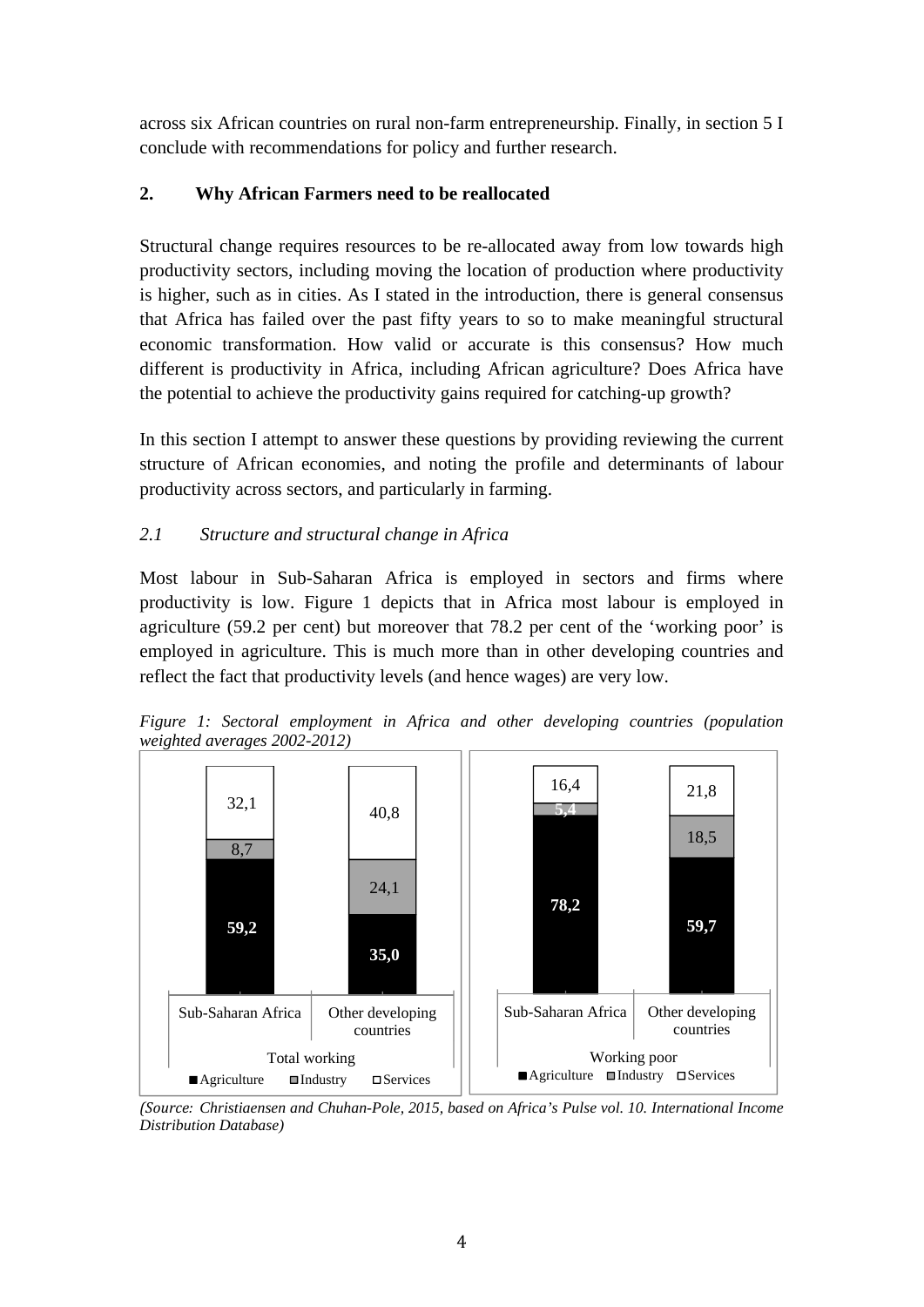Figure 1 depicts the population-weighted averages of employment per broad sector in Africa over 2002-2012. This hides however changes in the structure over time. Labour allocation has not been static. In this regard Figure 2 compares a sample of countries from Sub-Saharan Africa with samples from Asia and Latin America, showing that productivity growth rates from 1990 has been lowest in Africa, with some countries experiencing decreasing productivity.



*Figure 2: Productivity, compounded annual growth 1990-2005 in selected emerging economies (%)* 

*(Source: Based on data from McMillan et al 2014: Table 1 p. 13)* 

The labour productivity growth depicted in Figure 2 is calculated as the 'weighted sum of the labour productivity growth within sectors and the productivity growth due to labour reallocation between sectors' (Christiaensen and Chuhan-Pole, 2015). It is instructive to consider whether labour productivity growth that did take place in Africa in recent times has been due to within-sector growth, or due to labour reallocation, keeping in mind that large productivity gains can be generated from reallocating labour out of agriculture and rural areas. This is done in Figure 3, which shows the contributions to growth in labour productivity in sample of African countries between 1985 and 2009.

Figure 3 illustrates that African labour productivity growth is driven by productivity growth *within* sectors, and not between sectors. In other words, it is not structural change that is driving productivity growth in most countries. As such, concerns have been expressed about the sustainability of recent economic growth rates in Africa (Christiaensen and Chuhan-Pole, 2015; Rodrik, 2014).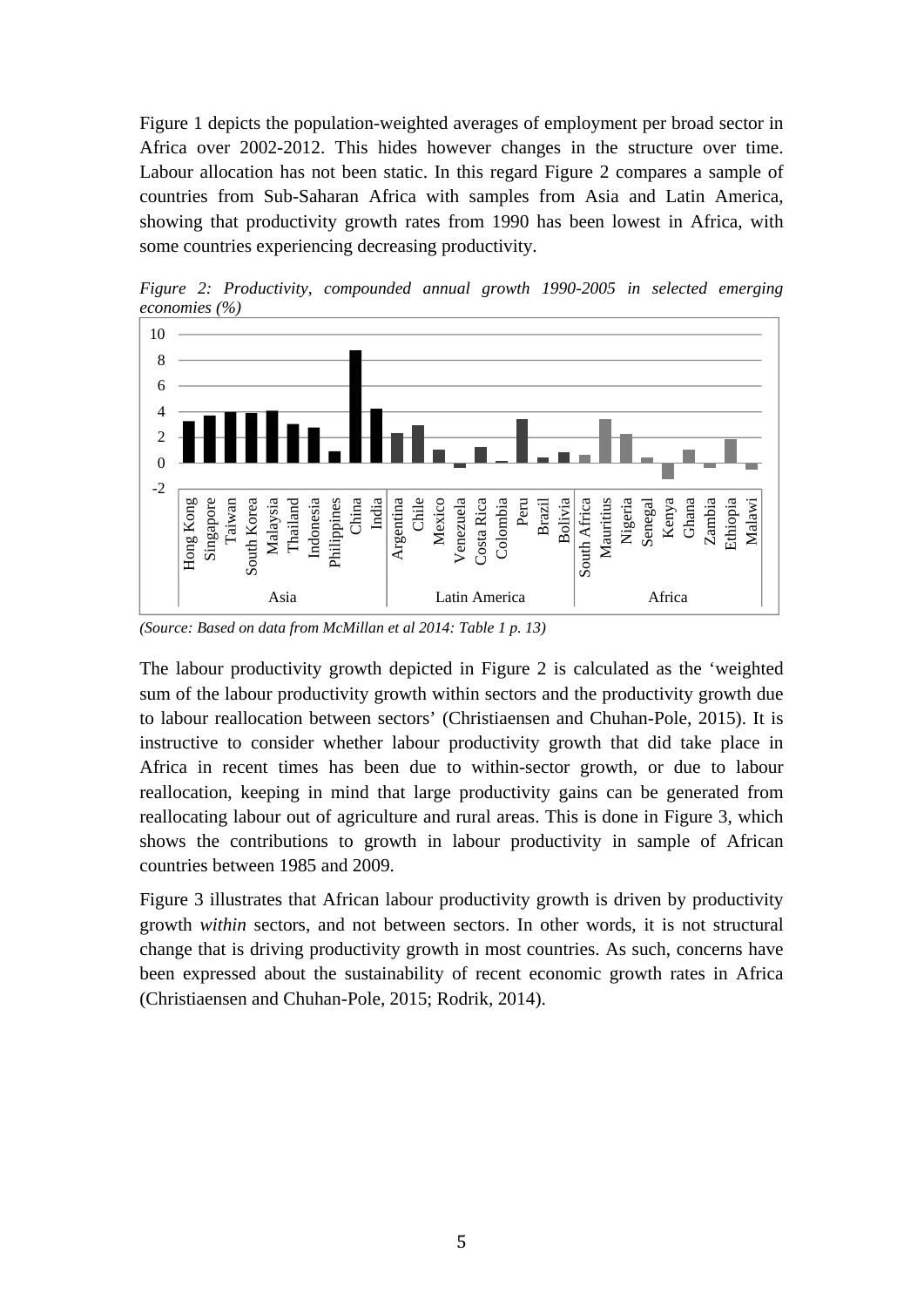*Figure 3: Contributions to annual labour productivity growth in selected African countries, 1985-2009* 



*<sup>(</sup>Source: McMillan and Harttgen, 2014)* 

 

Although structural change is not driving productivity growth there has in fact been a structural shift in Africa since the 1990s, from agriculture to services, which is not shown in Figures 2 or 3. As McMillan and Rodrik (2011), De Vries et al. (2013) and McMillan et al. (2014) have documented, these changes have led to *slower productivity growth* since the 1990s. McMillan and Rodrik (2011) label this 'productivity-reducing structural change' and De Vries et al. (2013) describe it as 'static gains but dynamic losses'. Christiaensen et al (2011) reports that while labour productivity in agriculture in Africa grew on average with the low rate of 0.9 percent annually between 1960 and 2003, labour productivity growth in non-agriculture was slower – in fact negative at -0.7 percent per year on average over this period.

Figure 4 shows the changes in employment in Sub-Saharan Africa in the more recent period 2005 to 2010. Its shows a shift in employment from agriculture to services, including to household enterprises. The share of the labour force employed in African agriculture dropped from 65.2 per cent in 2005 to 59.3 per cent in 2010. Employment in industry however stayed relatively constant, and employment in services increased only marginally. The most significant increase has been in the share of household enterprises in employment: up to 21.4 per cent from 17.1 per cent<sup>3</sup>. According to the scholars mentioned, these shifts are into sectors where productivity growth is slower

<sup>&</sup>lt;sup>3</sup> In South Africa, the continent's most advanced economy, similar trends were experienced. Agricultures contribution to total employment declined from 4 per cent in 2005 to 3.6 percent in 2010. The share of household enterprises increased from 9.8 per cent to 11.4 per cent and of services from 42.6 to 45 percent over the same period. Industry's contribution to employment, as elsewhere in Africa declined: from 16.3 per cent in 2005 to 14.8 percent in 2010 (Fox et al., 2013).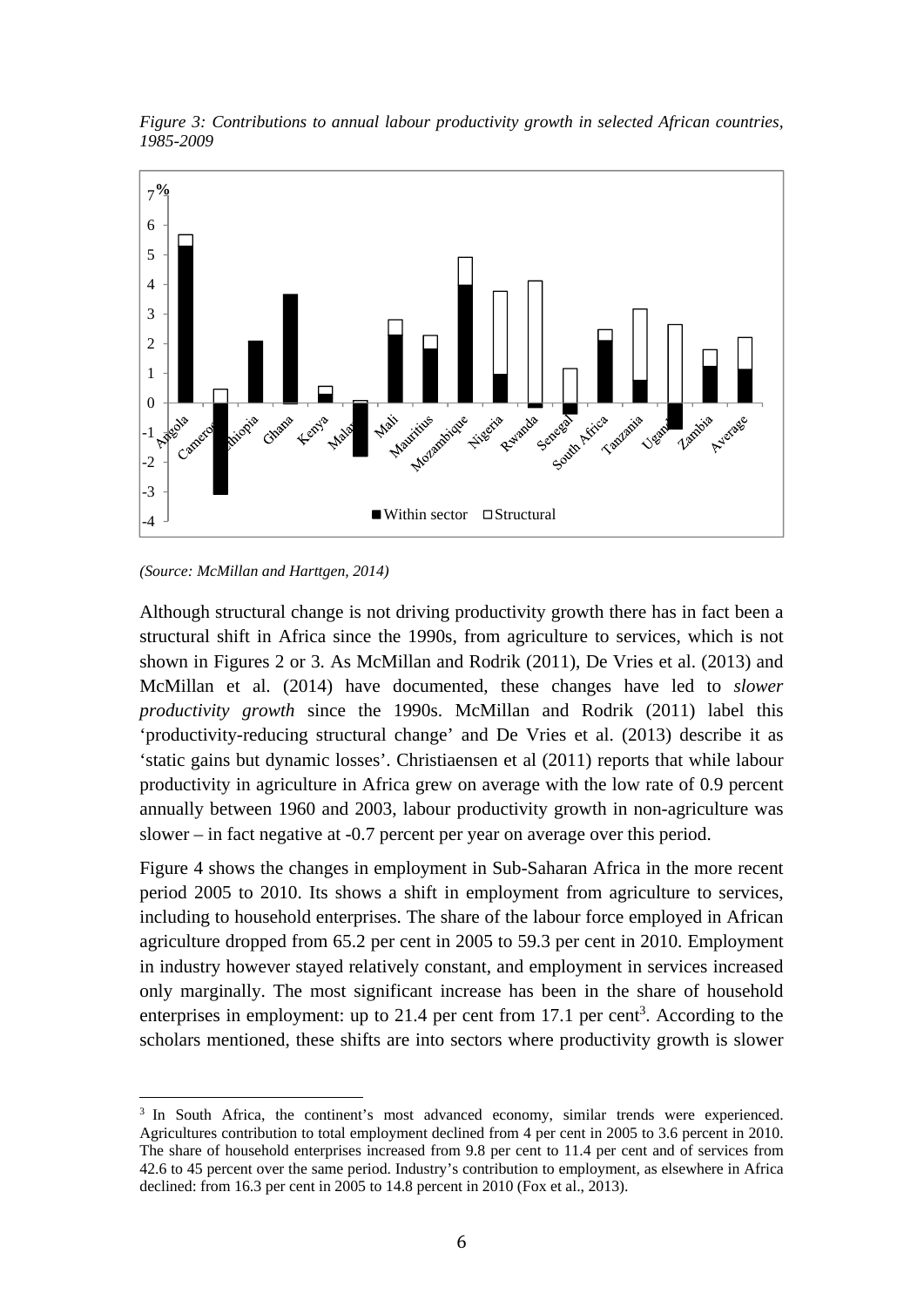than in industry. In section 4 I will look more critically at this by sharing some new data on household enterprise productivity from Nagler and Naudé (2014).



*Figure 4: Sectoral employment shifts in Sub-Saharan Africa, 2005 to 2010 (%)* 

*(Source: Based on data from Fox et al. 2013, p.36)* 

Thus although the re-allocation of labour from agriculture to services (including household enterprises) has raised average productivity once off (*static gains*) during the 1990s and 2000s (Figures 2 and 3), subsequently inter-sectoral (services) growth in productivity was slow and even negative (*dynamic losses*). Timmer et al. (2014:8) also conclude that structural change in Africa has resulted in 'de-industrialization in terms of a falling share of manufacturing in GDP since the mid-1970s'. Page (2013:251) notes that between 1975 and 2005 'the sophistication of the manufacturing sector in 16 of the 18 African economies in the UNIDO database declined relative to predicted values'.

To understand the failure of structural change that drives labour productivity growth, one needs to better understand labour productivity and its patterns and determinants in Africa. The focus on labour productivity (a partial productivity measure) is because it is important for wages and incomes, and hence poverty reduction and welfare improvements.

#### *2.2 Labour productivity in Africa*

Labour productivity (output per worker) in Africa is widely dispersed, between but also within sectors and occupations, and across regions and localities. This dispersal of labour productivity across occupations and space provides a framework for summarising the four salient characteristics of labour productivity in Africa.

Firstly, productivity is lower in agriculture than in non-agriculture. This is also to an extent true for other regions, but the gap is highest in Africa. Gollin et al (2014:971) present global estimates, covering 151 countries, of the gaps in productivity between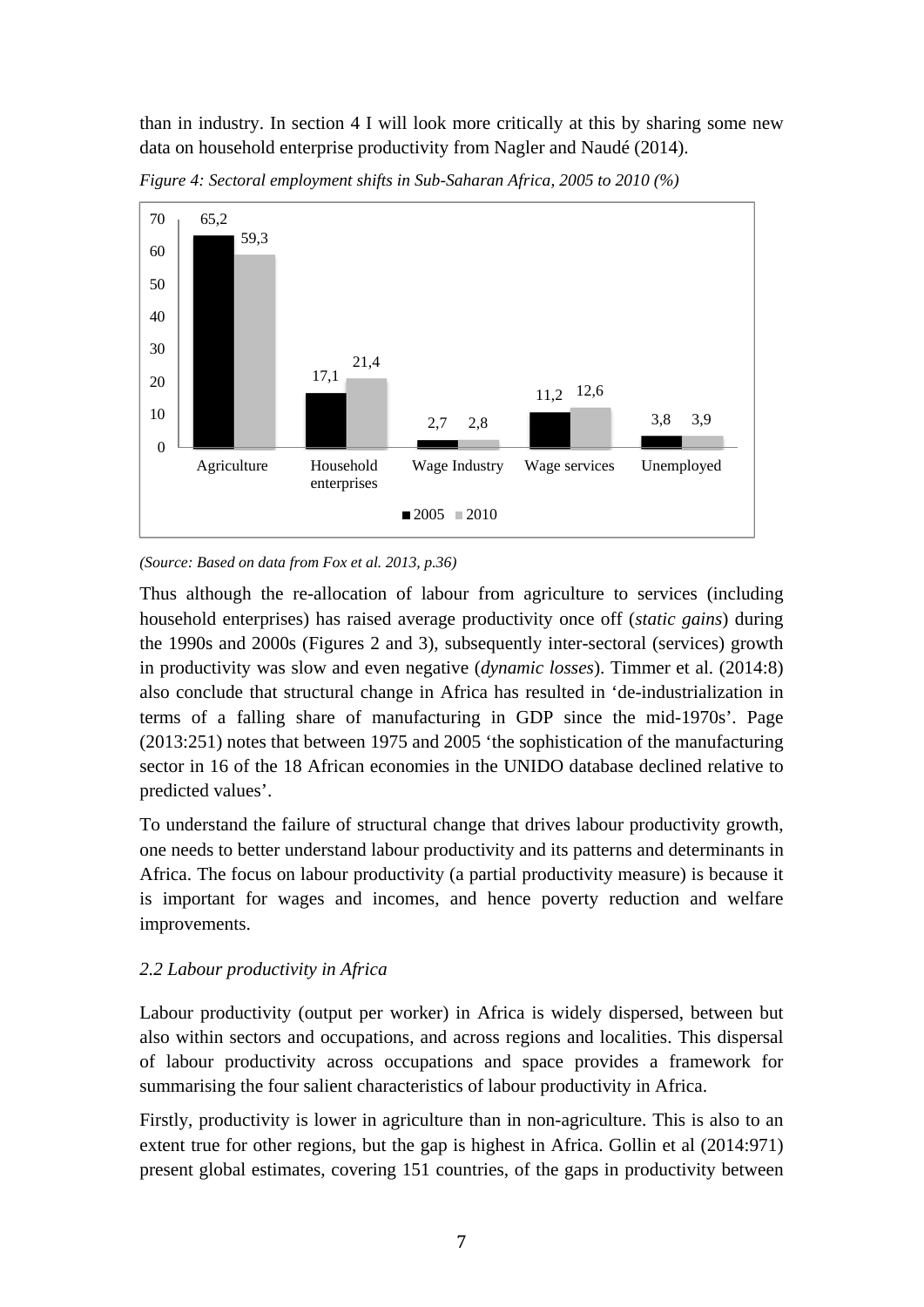agriculture and non-agricultural sectors. Measuring productivity as value added per labourer, they find that '*even after adjustments for hours and human capital, the agricultural productivity gaps are still large in most countries, and particularly so in the developing countries'* (Ibid, p. 971). For instance, in advanced economies the mean ratio of value added per labour in non-agriculture to agriculture is 1.7, compared to the poorest countries where the mean ratio is  $3.0<sup>4</sup>$ . It may even be higher in Africa; as reported by McMillan and Heady (2014) output per labour in African agriculture in 2005 was \$486 compared to \$3770 in non-agriculture – hence nonagriculture was perhaps 7.7 times more productive!

Vollrath (2009) reports that in 1985 the marginal product of labour in industry to the marginal product of labour in agriculture was 16.8 in Kenya, 13.7 in Malawi, 11.9 in Zimbabwe and 9.3 in South Africa. He concludes from this that '*income per capita could be two and a half times larger in Malawi and Kenya if physical and human capital were reallocated to the higher productivity industrial sector'* (p.330). The countries with more workers agriculture are also the countries where the labour productivity in agriculture is lower (see Figure 5). This is evidence of a misallocation of labour.

*Figure 5: Labour (mis-) allocation and productivity in African agriculture, 2005* 



*(Source of data: McMillan and Heady, 2014)* 

 

As well as being low in levels, labour productivity in African agriculture has grown very slowly over the past fifty years. According to Fulginiti et al. (2004), using data from 41 countries, productivity growth in African agriculture between 1960 and 1999

<sup>&</sup>lt;sup>4</sup> In case of South Africa, using 1993 data, Gollin et al (2014:977) calculates the ratio of value added per nonagricultural labour to agricultural labour to be 2.3 when using macro-data, and 1.7 when using micro-data. This is very similar to that of Ghana in 1998 (2.2 and 2.3 respectively) although in South Africa only 11 per cent of the labour force was employed in agriculture in 1993 compared to 53 per cent in Ghana in 1998.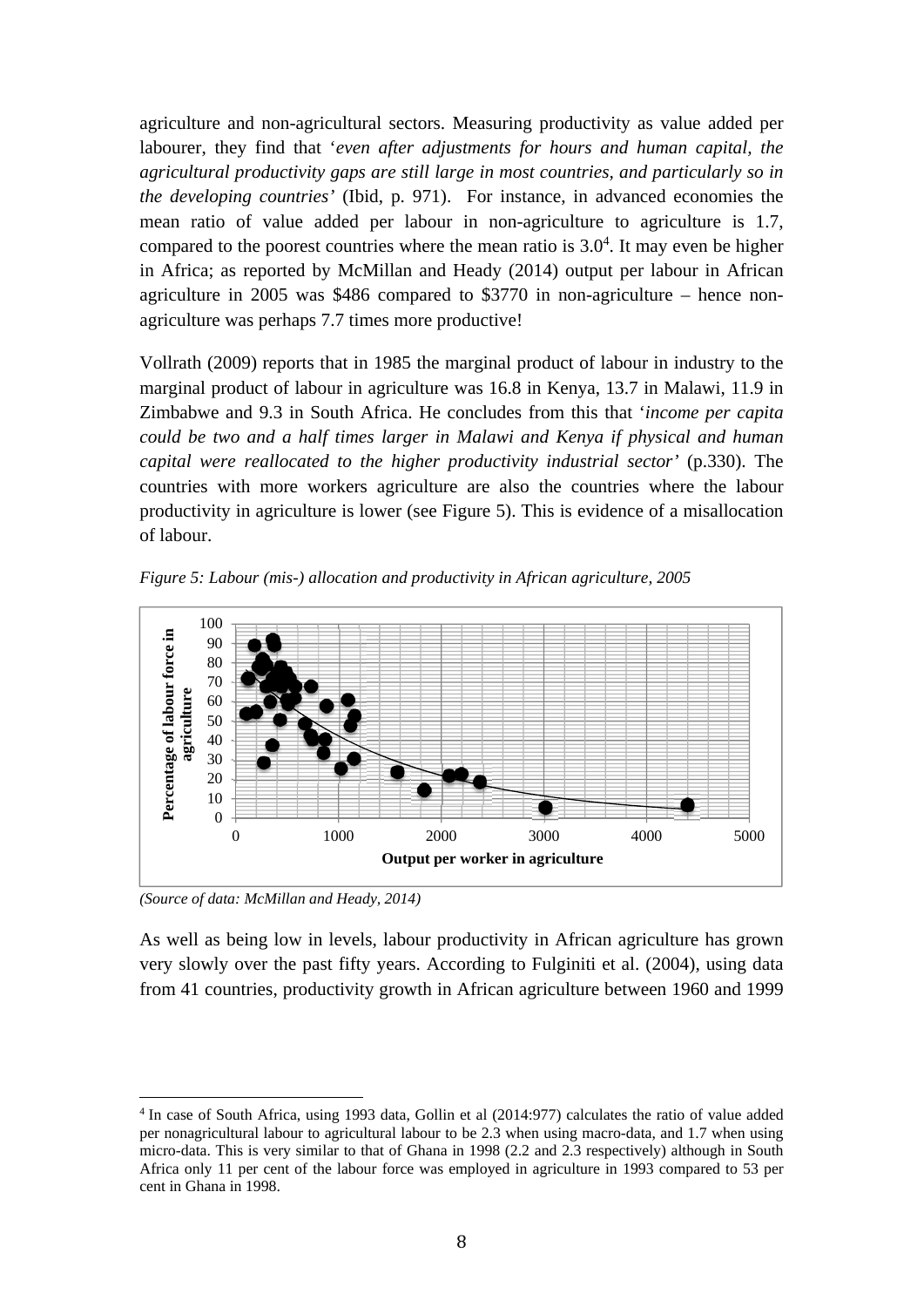was only 0.83 percent annually on average<sup>5</sup>. This is similar to the labour productivity growth of 0.9 percent annually on average estimated by Christiaensen et al. (2011) for the period 1960 to 2003.

Second, within agriculture productivity is widely dispersed within sectors <sup>6</sup> (Christiaensen and Kaminski, 2014). Indeed productivity gaps tend to be higher within agriculture than within non-agriculture (Lagakos and Waugh, 2013).

Third, while non-agricultural activities are more productive than agricultural activities in Africa, the productivity of non-agricultural activities in Africa lag behind those in other regions. For instance, non-farming firms in African countries formal sector have been found to have labour productivity that is 48 log points lower compared non non-African countries at similar levels of development, with labour productivity growing 8.6 per cent slower. Compared to advanced economies the differences are even greater (Harrison et al., 2014). Also here firm-level heterogeneity in productivity levels is found (Nagler and Naudé, 2014). Exporting, urban-based, formal and larger non-agricultural firms tend to be overall more productive (Rijkers et al., 2010; Söderbom and Teal, 2004; Van Biesebroeck, 2005). Firm-level heterogeneity in productivity levels is generally considered an indicator that there is a misallocation of resources (Bartelsman et al., 2013). In developing countries within-sector productivity dispersion is higher than in advanced economies<sup>7</sup> (Hsieh and Klenow, 2009).

Fourth, labour productivity in non-agricultural activities are dispersed across space in Africa, as it is elsewhere. In particular, urban labour is more productive than rural labour. Productivity gaps between rural and urban firms are significant (based on rather limited data, however). Rijkers et al (2010) using Ethiopian data find that the output: labour ratio for non-agricultural firms in remote rural areas is 0.43, that it is higher in rural towns and secondary cities (0.95), and that in urban areas it rises to its highest at 2.30 (Rijkers et al., 2010:1282).

#### *2.3 Why is labour productivity lagging in Africa?*

 

The immediate determinants of labour productivity, and the patterns noted in section 2.2 are many. They include skills and matching of skills with appropriate technologies, and access to and use of sophisticated inputs and support services (see Syverson, 2011). In the case of agriculture these would include 'technologies' like

<sup>&</sup>lt;sup>5</sup> Liebenberg (2013) summarizes various estimates of labour productivity growth in South African agriculture. These range between 2.68 and 2.76 per cent per annum on average between 1910 and 2010.

<sup>&</sup>lt;sup>6</sup> This is a feature not only of agriculture productivity in Africa, but also elsewhere, even in advanced economies. For instance, Rabobank (2013:55-56) note that in Dutch diary farming, the '*top 25% Dutch diary farmers are able to achieve about 45% higher milk yields per cow that the 25% least productive local colleagues*'.

<sup>&</sup>lt;sup>7</sup> Hsieh and Klenow (2009) calculate that total factor productivity in China and India would increase by between 30 and 60 per cent if these countries would re-allocate their resources more similarly to that of the USA.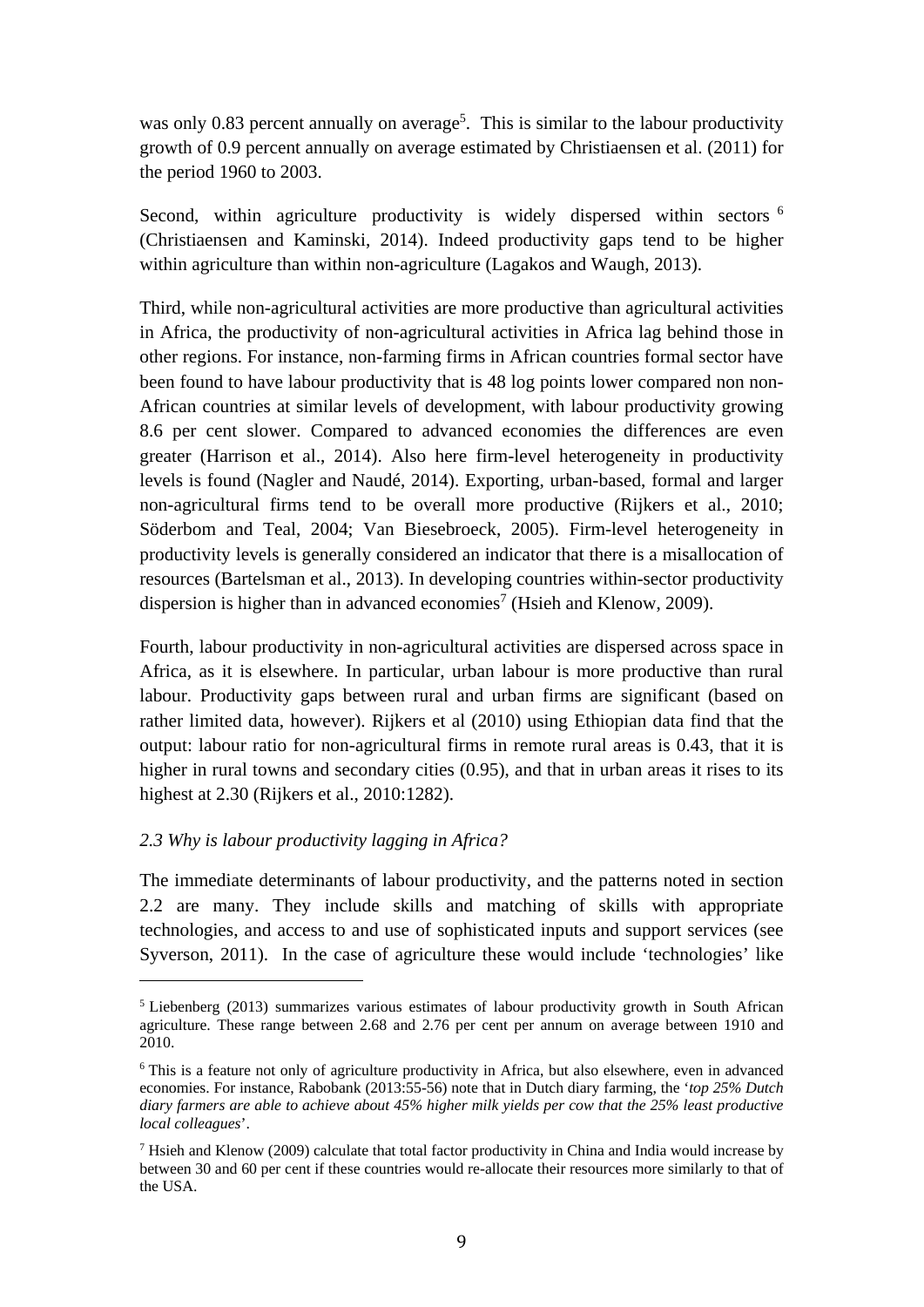fertilizer, mechanization, water management and extension services (Haggblade, 2013). Where these determinants result in low labour productivity and varying spreads in productivity even within sectors as observed in Africa (and both in agriculture and non-agriculture as documented above) it reflects the general misallocation of resources that fails to equip labour with adequate complementary technology. Vollrath (2009) estimates that 30 to 40 per cent of differences in per capita incomes between countries is a result of the misallocation of resources. Too many resources are allocated to agriculture in poor countries (see Figure5 illustrating this for the case of Africa).

This misallocation comes about for a number of reasons. Generally, Caselli and Coleman (2001) explain this as arising due to frictions and obstacles that hinder the reallocation of labour from agriculture to manufacturing. Indeed, the question has been asked why don't more people migrate out of Africa's rural areas and farms to cities and to non-farm occupations, given the large productivity dividend that such a re-allocation could result in? (De Brauw et al., 2014; Beegle et al., 2011)

In section 3 I will introduce a theoretical model that illustrate how various frictions can hinder the reallocation of farmers (and migration to cities) and result in rural stagnation, and discuss the role of rural non-farm entrepreneurs (household enterprises) in this process. For now however, I discuss a number of frictions or obstacles to the reallocation of farmers to manufacturing and cities that have been identified in the literature. These frictions explain why labour productivity is lagging in Africa.

#### *2.3.1 Business environment*

Most authors ascribe frictions as due to the difficult business environment that farmers and entrepreneurs face in Africa. For instance McMillan and Heady (2014) and Vollrath (2009) discuss high risks and transaction costs, asymmetric information and policy distortions as causes of low labour productivity. According to Harrison et al (2014) the labour productivity gap between African non-agricultural firms and firms elsewhere, is caused by a difficult environment to conduct business in, particularly due to lack of finance, political uncertainty and poor infrastructure. These obstacles they argue, limit the reallocation of labour from agricultural into manufacturing much more than into services, which explain why, as was shown in section 2.1, Africa's structural stagnation has been accompanied by growing employment in the services and household enterprises sector (see Figure 4).

Various studies, based on World Bank data on (formal) non-agricultural firms, have suggested that a poor business environment is responsible to low labour productivity and growth in African non-agricultural firms (e.g. Arnold et al., 2006; Dethier et al., 2010; Dollar et al., 2005; Eifert et al., 2008). Harrison et al (2014:59-60) finds in fact that '*if we control for infrastructure, access to finance, the political and business environment, African firms lead in productivity levels and growth rates'*.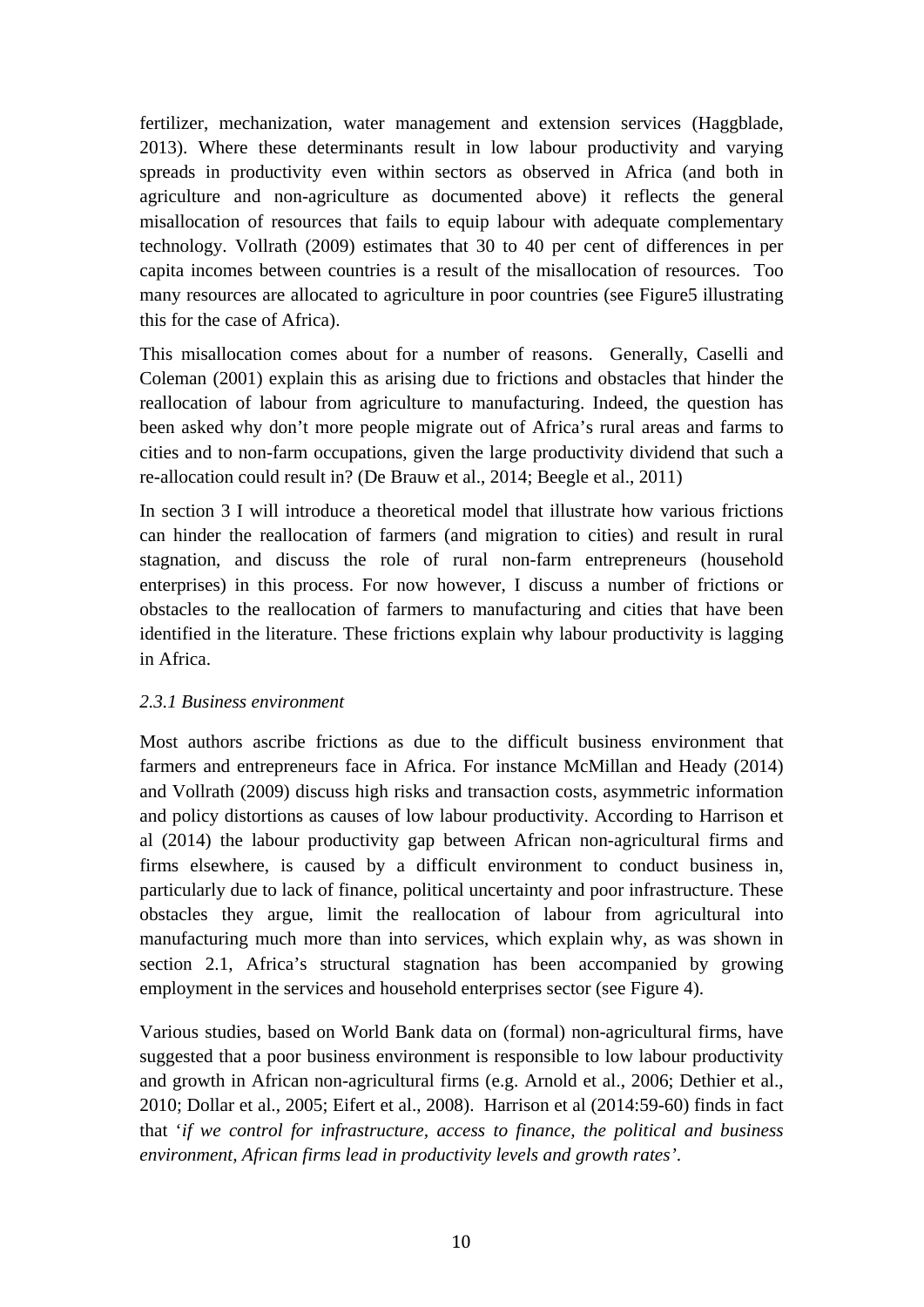#### *2.3.2 Factor market distortions*

There are also important factor market distortions, in labour and capital markets, that keep farmers stuck in low-productive agriculture. The first kind of distortions, in labour markets, result in a mismatch between abilities and occupations – i.e. an occupational mismatch. According to Lagakos and Waugh (2013) labourers selfselect into agriculture in poor countries in order to meet their subsistence food consumption requirements. Because most of these labourers are not inherently good at farming, their productivity is low, which means even more labour needs to be allocated to farming to meet overall subsistence needs. They posit that workers who do not have to select into farming tend to be better matched with their jobs and hence more productive, causing also productivity levels to be less dispersed. This occupational mismatch implies that skills levels in non-farming sectors should be higher than in farming on average, in poor countries, an implication that is borne out by data (see Beegle et al., 2011; Miguel and Hamory, 2009). It also implies that, because skill levels or occupational matches are *ex ante* unobservable by financial institutions, that credit extension to farmers would be rationed, as banks or financiers cannot distinguish a potentially good farmer from a farmer with less ability (see Stiglitz and Weiss, 1992).

#### *2.3.3 Geographical disadvantages8*

The misallocation of resources into African agriculture is also due to the geographical conditions that African farmers and entrepreneurs face. Most importantly for present purposes are the impacts of natural hazards such as drought and floods on agriculture, and the impacts of (limited) market access on both farm and non-farm productivity (Haggblade, 2013).

As far as natural hazards are concerned, some geographic areas are more subject to drought or to constraining soil conditions. Africa has the lowest share of irrigated agricultural land in the world, partly a result of a relative lack of large rivers and alluvial plains (Sachs et al. 2004). Seasonality, inherent in agriculture and magnified by lack of irrigation, increases transport costs and hence reduces market access.

Irregular rainfall, which makes prediction of crop sizes difficult, also raises transactions costs and reduces market access (Williams 2007). The kind of imports and exports that dominates African trade (including fertilizer imports) generally are subject to higher freight rates than other goods (Hummels 1999). And labour, concentrated in agriculture (see section 2) is negatively affected by a heavy disease burden, including from malaria, which undermines productivity and capacity building (Easterly and Levine, 2003).

The previous paragraphs suggest that geography ultimately limits market access by raising transport costs. Indeed the empirical evidence bears this out transport costs are significantly higher in Africa than elsewhere. Naudé and Matthee (2007) found that

 

<sup>8</sup> This section partly relies on Naudé (2009).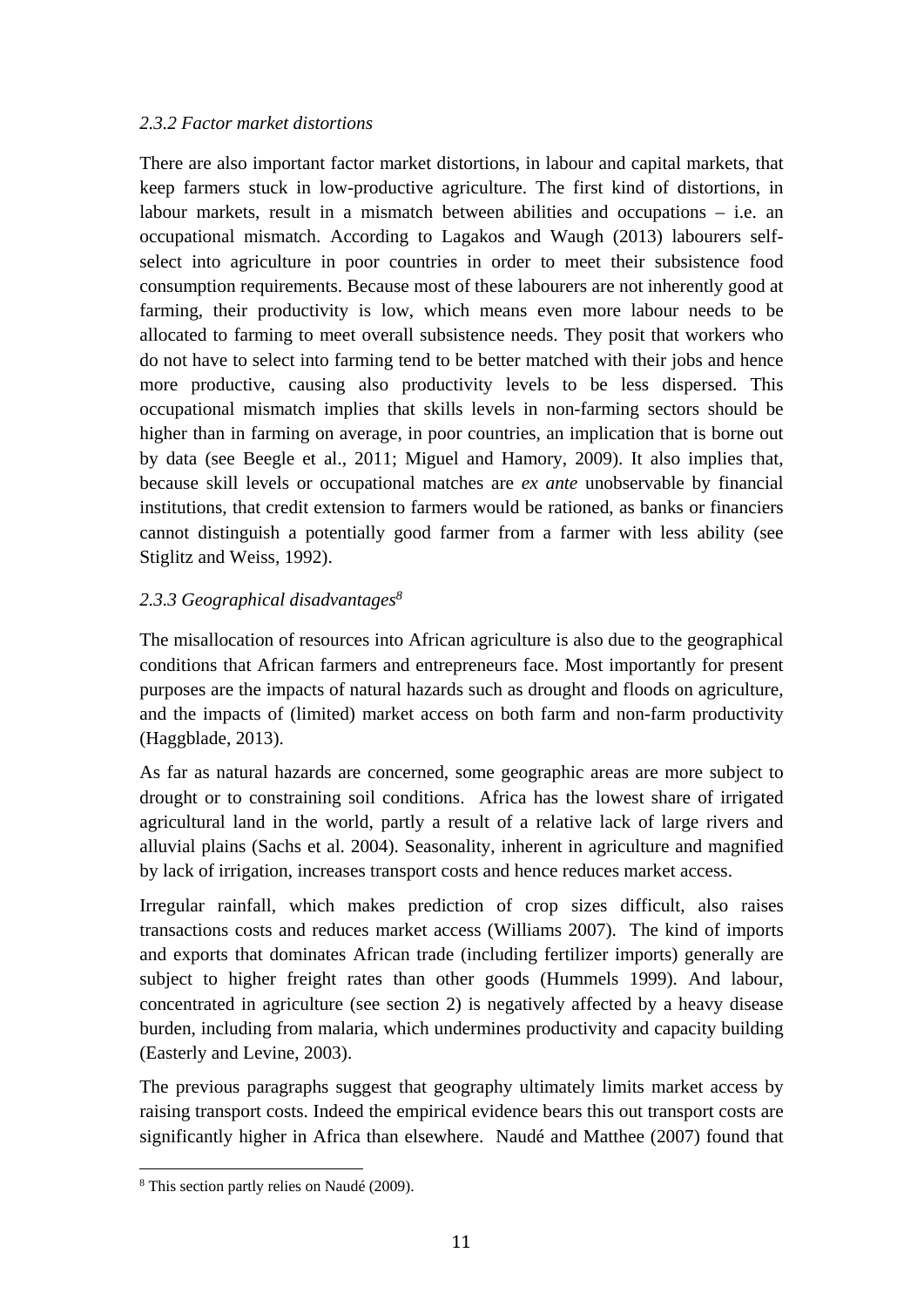international transport costs to and from African countries to be basically twice as high as the world average. Adamopoulos (2011) found that freight rail is 10 times more expensive in Uganda and Mali than in the United States. He shows that low transport productivity and high transport costs makes agricultural trade in Africa unprofitable and hence contribute to the misallocation of resources, as it limits specialization, and limits the use of sophisticated inputs (see also Kariuki, 2011). Using a CGE model Adamopoulos (2011) calculates that if the advanced economies had the same transport productivity of African countries their GDP would be 10 per cent lower.

#### *2.3.4 Entrepreneurial skills and management practices*

A final reason for lagging labour productivity and within-sector productivity spreads is that entrepreneurial skills and management practices may matter. Typically, entrepreneurship and management practices have not been given much attention in the explanation of productivity levels, dispersion and growth in Africa. Recently there has been a gradual change in this, with some scholars finding that these practices matter significantly for productivity outcomes.

Heady and Jayne (2014) find that despite growing population pressure and smaller farm sizes<sup>9</sup>, African farmers have generally failed to introduce more intensive use of fertilizer and irrigation, and have lagged behind in mechanisation. Why have they failed in this? While access and cost and institutional obstacles (the business environment) no doubt provide part of the explanation, it is increasingly recognised that managerial competencies and practices are important for the uptake of technologies on the firm level.

Bloom and Van Reenen (2010), considers management itself a type of 'technology'. Using a large dataset across the world that includes various measures of management practices<sup>10</sup> they explain productivity differences in large firms. Managerial capacity is an important determinant of the extent to which technology penetrates into firms, with better managers being able to much more efficiently introduce technology into their firms and promote innovation (Bloom and Van Reenen, 2010).

McKenzie and Woodruff (2015) extends this finding also to small firms in developing countries, finding that business practices is a significant factor explaining productivity in small firms in samples from developing countries. Including in African countries such as Ghana, Kenya and Nigeria.

 

<sup>&</sup>lt;sup>9</sup> Moreover with its still high population growth, land scarcity is becoming significant in many African countries: average farm size in twelve of Africa's most populous countries have declined from 2 to 1.2 hectares over the past three decades (Heady and Jayne, 2014).

<sup>&</sup>lt;sup>10</sup> They measure management practices using 18 indicators that respondents had to rank on a 1 to 5 scale, focusing on monitoring, targeting, and incentives in management.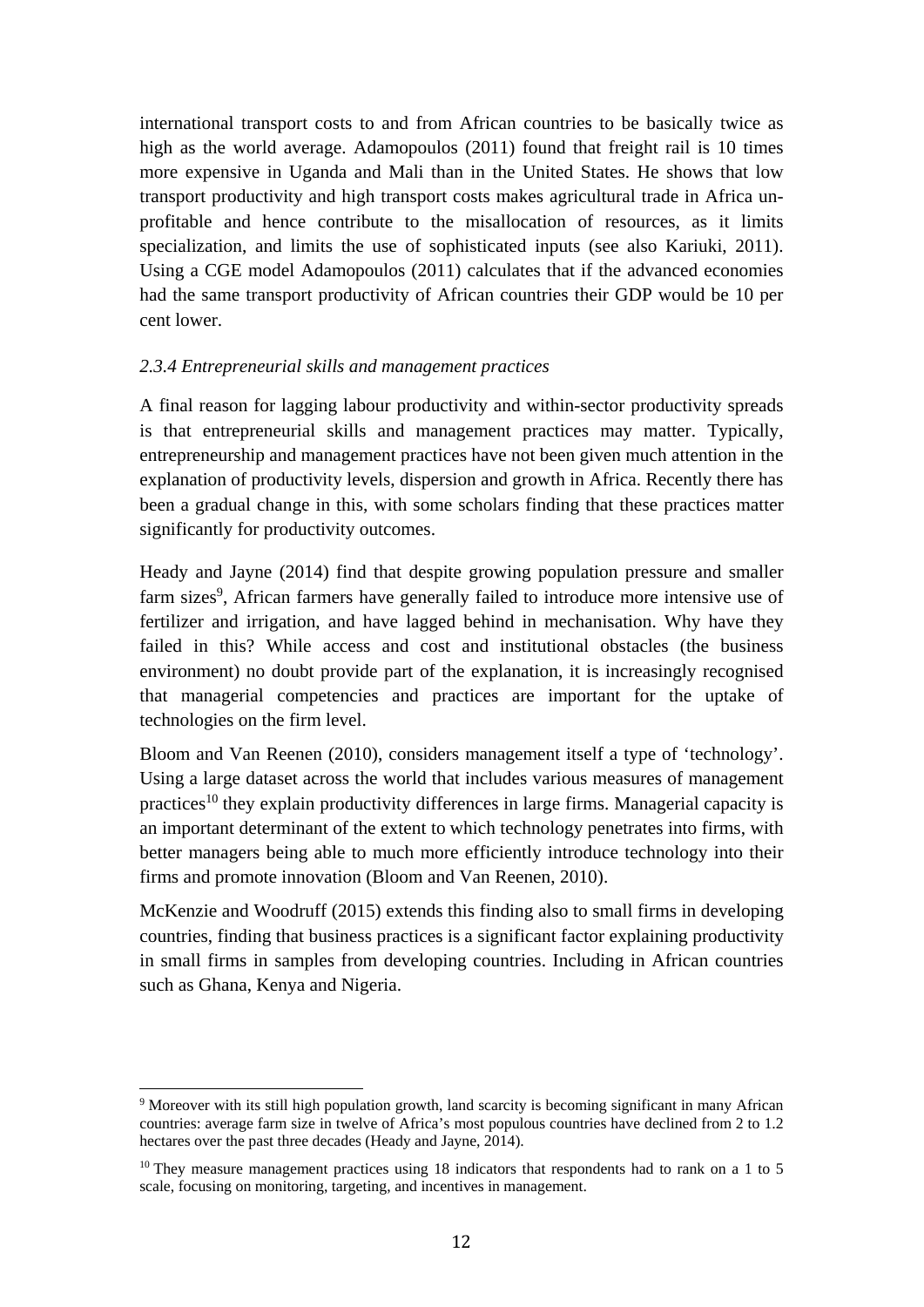In the next section I tie together the different explanations for lagging labour productivity in Africa with a model of structural transformation, wherein the innovative and risk-taking behaviour of entrepreneurs play a central role.

#### **3.** The Role of Rural Entrepreneurs in Structural Transformation<sup>11</sup>

In this section I reproduce a simplified and slightly modified model of entrepreneurship and structural transformation that was first proposed by Gries and Naudé (2010). Their paper contains the formal derivation of propositions hence in what follows I will only attempt to explain the salient features of the model, which is for present purposes the role of non-farm household enterprises as providing a mechanism for the reallocation of surplus labour out of agriculture to non-agriculture, and in so doing setting in motion the process of structural transformation. The comparative statics of the model, explained with the help of Figure 6, helps to identify the conditions that drive the success or failure of this transformation and links the entrepreneurial ability and finance available to household enterprises as essential in driving labour productivity gains in all sectors.

#### *3.1 Rural and non-rural sectors*

A salient characteristic of Africa's rural areas is its relatively large and growing population. Following Gries and Naudé (2010) I denote the population in rural areas to consist of *L* number of people each earning an income *w* and a number  $\Delta_{\tau}$  that earns no income. Total population in the rural economy can be written

$$
Pop_{T} = L + \Delta_{T} = L(1 + \delta_{T}), \text{ with } \delta_{T} = \Delta_{T} / L \tag{1}
$$

Where  $\delta_T$  denotes the ratio of unemployed to employed labour in the rural economy.

Rural population growth depends on per capita income of rural households, denoted by  $y_T$ . The precise relationship between population growth and incomes and can be written as:

$$
\gamma_L = \frac{\dot{L}}{L} = g_L(y_T) = y_T^{\varphi} \text{ with } \varphi < 0 \tag{2}
$$

Where  $\varphi$  is the elasticity of population growth with respect to per capita income in the rural areas. With  $\varphi < 0$  it implies that as household incomes increases, population growth will slow as a demographic shift sets in.

From the latter we can deduced that rural population growth is a negative function of unemployment  $\delta_r$  and a positive function of average labour productivity  $(a_r)$ :

 <sup>11</sup> This section draws on Gries and Naudé (2010).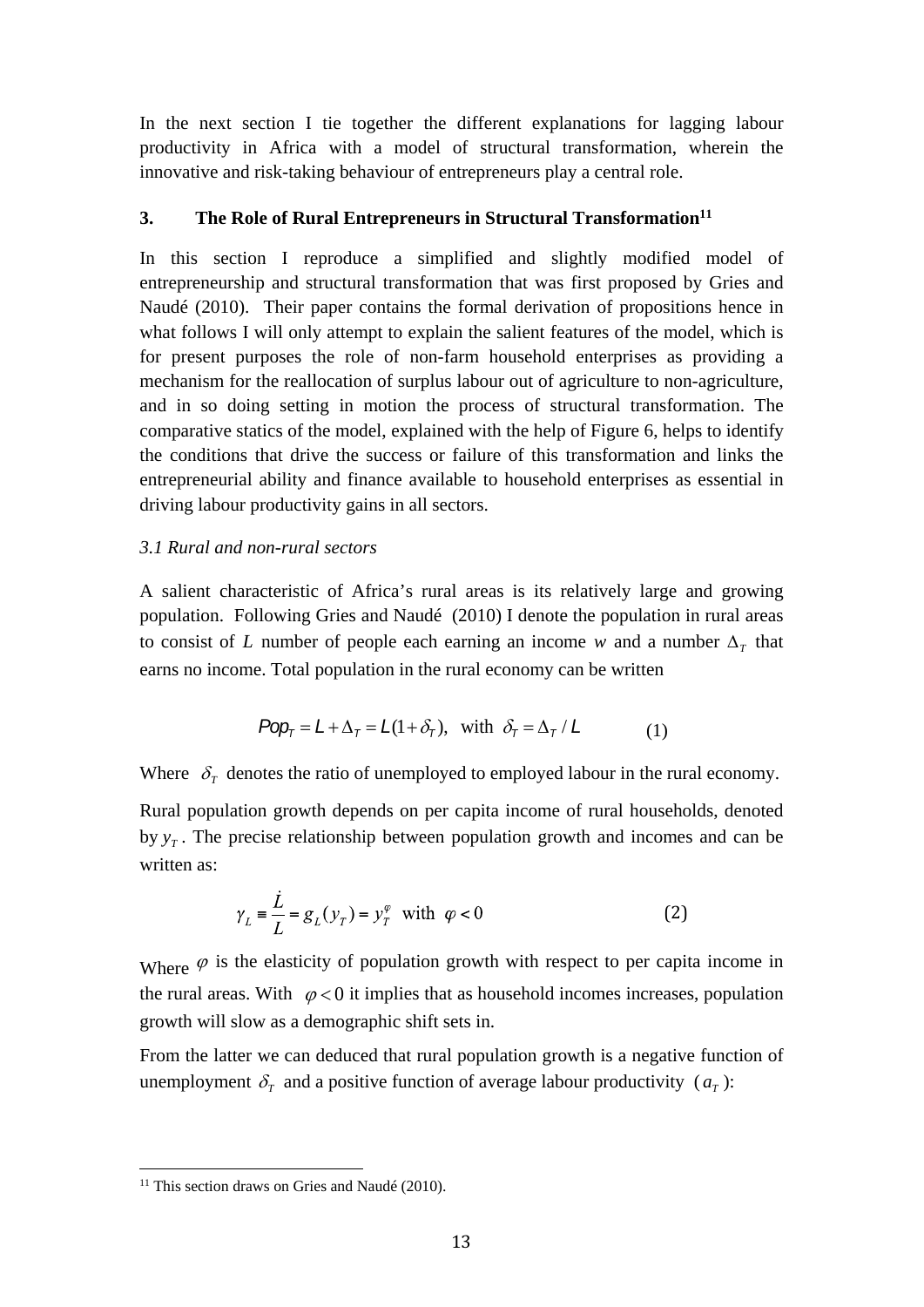$$
\gamma_{L} = \left(\frac{a_{\tau}}{(1+\delta_{\tau})}\right)^{\phi}
$$
\n
$$
= g_{L}(\delta_{\tau}, a_{\tau}, \phi), \text{ with } \frac{dg_{L}}{d\delta_{\tau}} < 0, \frac{dg_{L}}{da_{\tau}} > 0, \frac{dg_{L}}{d\phi} > 0
$$
\n(3)

Unemployed labour can be searching for wage-employment on farms or for opportunities for self-employment (entrepreneurship) in the modern, non-agricultural economy. If such an opportunity is spotted and successfully taken up, the person will and migrate to the modern sector and leave the rural area. Hence, migration out of farms and out of farming areas is a critical structural transformation mechanism.

The non-agricultural sector consist of large formal firms and small, informal firms. Large formal firms are typically owned either by foreigners (multinational firms) or the government. These firms produce final goods (*Y*) for consumption in both urban and rural areas using human capital *H* and *N* intermediate inputs  $x_i$ , which they will outsource to the *N* small household enterprises. The production function for the representative large formal firm producing for the final goods market is:

$$
Y = AH^{1-\alpha} \sum_{j=1}^{N} (x_j)^{\alpha} = AH^{1-\alpha} \, Mx^{\alpha} \tag{4}
$$

In equation (4) *A* is a technology shift-parameter. Producers of the final good aim to maximize profits which are  $\pi_Y = Y_M - w_H H - N p_j x_j$  where  $p_j$  is the price of intermediate good  $x_i$  and  $w_H$  the returns on the entrepreneurial and managerial abilities of the owner of the formal firm. From the above we can derive the demand for each intermediate input as:

$$
x_j = H \left(\frac{A\alpha}{p_j}\right)^{\frac{1}{1-\alpha}} \tag{5}
$$

The demands for these j intermediate inputs constitute an opportunity for the people in rural areas,  $Pop<sub>T</sub>$ . Not all intermediate goods demanded constitute an opportunity, as some will already be taken by other household enterprises. The number of opportunities, *O*, in the modern sector is the number of opportunities for subcontracting to a formal large firm that has not yet been taken by existing household enterprises, and can be written as:

$$
O = \delta_N N \tag{6}
$$

Where  $\delta_N = \Delta_N / N$  with  $\Delta_N$  the number of business opportunities not yet exploited.

If they spot these opportunities, *O*, households will form a (non-agricultural) household enterprise. These have been, as section 2 indicated, of increasing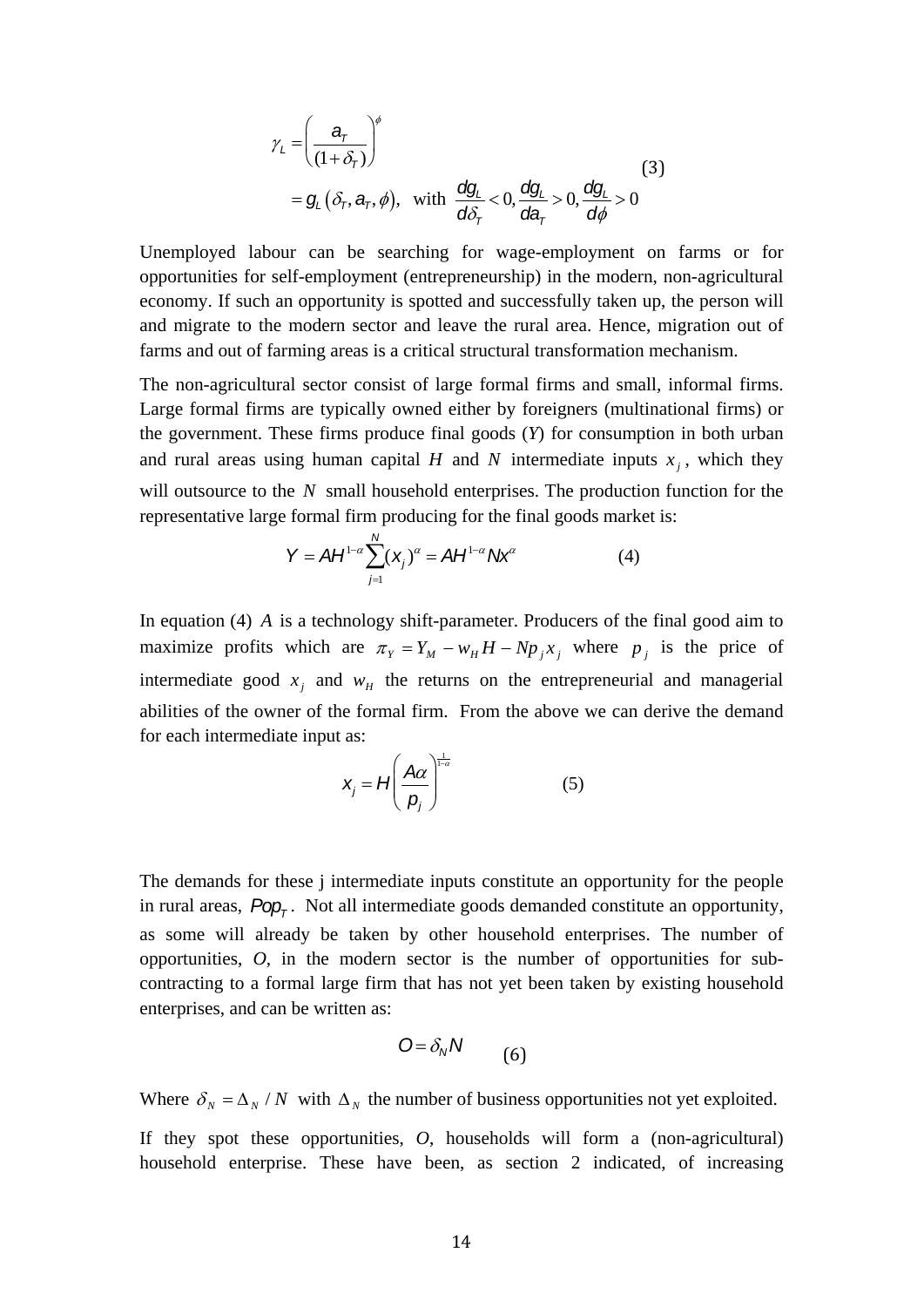importance in Africa. Each will then produce a unique intermediate input that they sell to the large formal firms (in this I follow Ciccone and Matsuyama, 1996). The requirement that they each produce a unique input  $x_i$  allows me to introduce innovation, start-ups, and start-up costs in the non-agricultural sector into the model, and hence ultimately deal with the obstacles in the reallocation of labour.

#### *3.2 Entrepreneurs, innovation and household enterprise start-ups*

If a household in rural areas spots an opportunity to provide a unique intermediate input  $x_i$  to established large firms in the modern sector, it needs to create a new household enterprise. This involves incurring costs to differentiate the product to the needs of the large firm, and to finance the start-up and running costs of the household enterprise.

Gries and Naudé (2010) model start-up costs as a function of the density of household enterprises. The more density, the more competition and the more costly it is to enter the market. If there is *N*-number of household enterprises operating in the modern economy, and total output (GDP) in the economy is denoted with *Y*, then I can write the density of household enterprises as *N/*Y. Start-up costs as a function then is

$$
\chi(N/Y)=\varepsilon\frac{N}{Y}, with \quad \varepsilon>0.
$$

After incurring these start-up costs household enterprises will face continuous there running costs to keep operating. As in Gries and Naudé (2010) I denote these costs by  $c_{x}$ .

In rural Africa start-up cost are often financed by borrowing as most rural households have insufficient own financial -assets from which to finance this (see e.g. Bonnet et al., 2005).

The decision of a rural household on starting a household enterprises or not, depend on the expected profits in comparison to agricultural wages. Once the household enterprise has been started, profits are the difference between its sales (price times quantity) and operating costs, which is

$$
\pi_j^x = (p_j - c_{xj})x_j \tag{7}
$$

Because start-up costs must be financed externally at an interest  $r_i$  and because financial markets are thin and often missing in rural Africa I need to keep in mind financial markets imperfections. If there are *B* number of banks with each bank *b* taking  $D_b$  deposits from households and making  $K_b$  loans to new household enterprises then interest rates on loans and deposits will depend on the costs of monitoring loans  $(c<sub>b</sub>)$  and the competition in the banking sector, as measured by the number of different banks.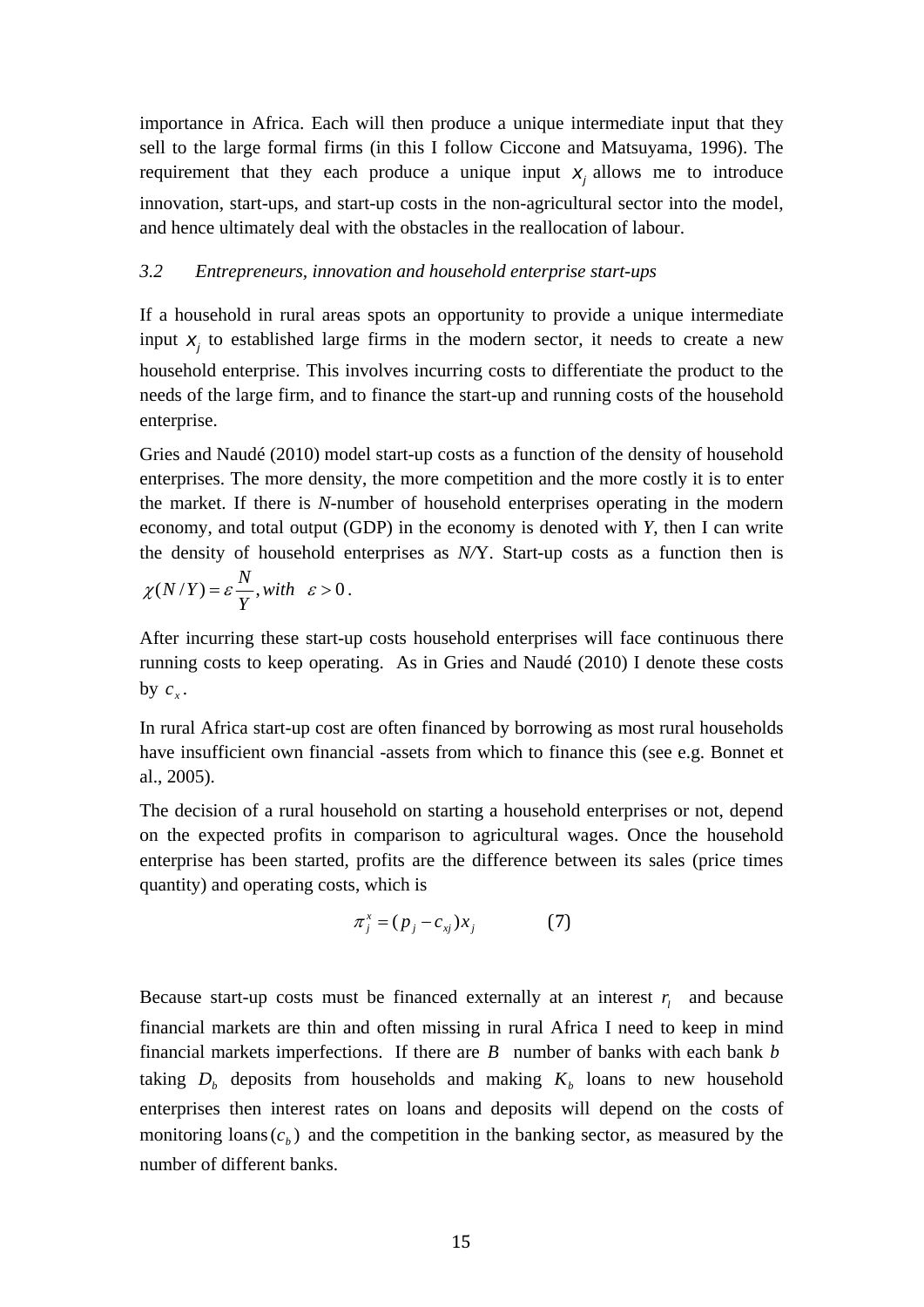Given the interest rate for start-up loans  $r<sub>i</sub>$ , the expected net present value of the household enterprise is

$$
EV_m(\tau) = (1 - \vartheta) \int_{\tau}^{\infty} (\rho_j - c_{xj}) x_j e^{-r_d(t, \tau)(t - \tau)} dt \qquad (8)
$$

Where  $\mathcal G$  is the likelihood of business failure and  $(1 - \mathcal G)$  the likelihood of success. The household will compare these expected profits (or net present value) to wages that can be earned from supplying labour to agriculture (denoted  $E_yf_{\tau,i}$ ) in making its decision to start an enterprise.

If favourable, a new household enterprise will be started up. Because the start-up of a new household enterprise depend on the match between an entrepreneur in the rural sector and opportunities in the modern sector, entrepreneurial abilities, which can be denoted by *H*, are required to grab a business opportunity, *O.* 

If there is a match, then a household enterprise is established. The number of household enterprises started every period is denoted by  $\gamma_N$  and over time the growth of household enterprises is  $\gamma_N = N/N$ . This is the speed of modernization in the model.

The higher the growth rate  $\gamma_N$ , the more people from rural areas will find employment in non-farm enterprises, and for those that remain in farming, average and marginal productivity will increase, leading to a rise in wage incomes in agriculture. The change in agricultural wages is  $\gamma_{\mathbf{Y}^T}$ . As per capita incomes (labour productivity) in

agriculture grow then rural population will grow as per equation (2) and the traditional sector will expand. For structural transformation to occur, the growth of non-farm household enterprises must outpace the expansion of the traditional sector.

#### *3.3 Diagrammatic analysis*

The essentials of the model outlined so far can be graphically illustrated with the help of Figures 6 to 8. Figure 6 contains the basic model, depicting the relationship between the central variables outlined above.

The figures have four quadrants. Let us start with Figure 6.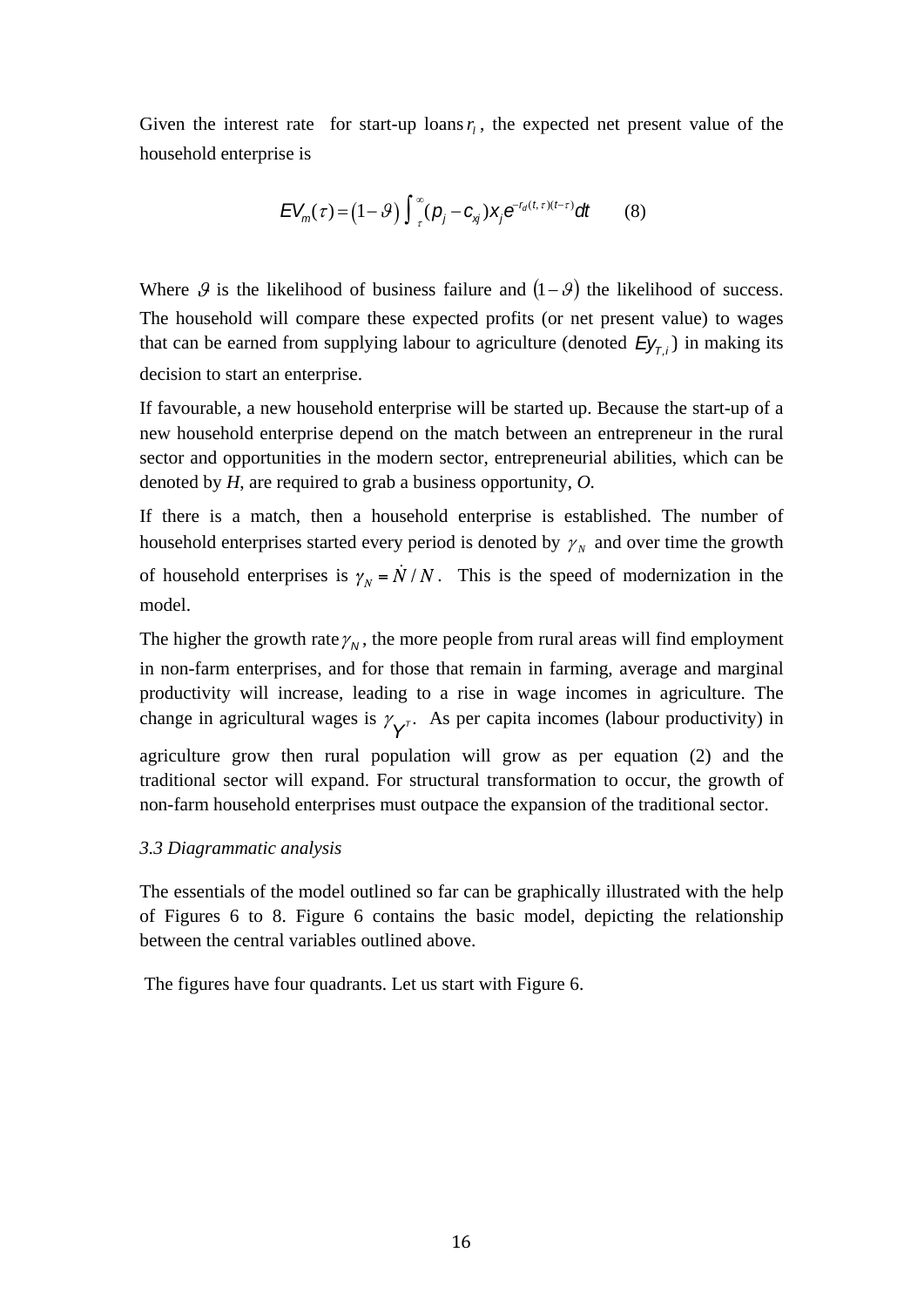

*(Source: Based on Gries and Naudé, 2010)* 

In the northeast  $\gamma_N$  -  $\delta$  quadrant the equilibrium values of  $\gamma_N$  and  $\delta$  that depend on the demand and supply of surplus labour in the non-farm economy is shown. The downward sloping curve (called the *surplus labour curve*) indicates that as the growth rate of non-farm household enterprises  $\gamma_N$  increase, so surplus labour in rural areas will decline (hence the slope is negative). The upward sloping curve (which I call the *household enterprise curve*) depicts the converse, namely that the higher the rate of surplus labour that can be successfully extracted from the rural economy, the more household enterprises can be established.

The steady-state equilibrium is at A, which determines the growth rate of the household enterprise sector and the surplus labour rate in the rural sector. At this point, the reallocation of surplus labour to the modern sector is too slow (reflected in the slopes and location of the two curves) so that the growth in the agricultural sector exceeds growth of the modern sector. Given the population growth rate, an initial equilibrium at point A is consistent with rural stagnation, in other words the size of the rural economy will grow relative to that of the non-farm economy, as  $\gamma_N < \gamma_{\gamma}$ .

Not enough farmers are reallocated via household enterprises to the modern sector. Structurally, the economy remains largely a rural, agriculture-based economy with low productivity, surplus labour in rural areas.

From the discussion above the growth rate of the number of household enterprises started, i.e. the slope and position of the *household enterprise curve* is a function of the endogenous surplus labour rate  $\delta_r$ , as well as the following determinants: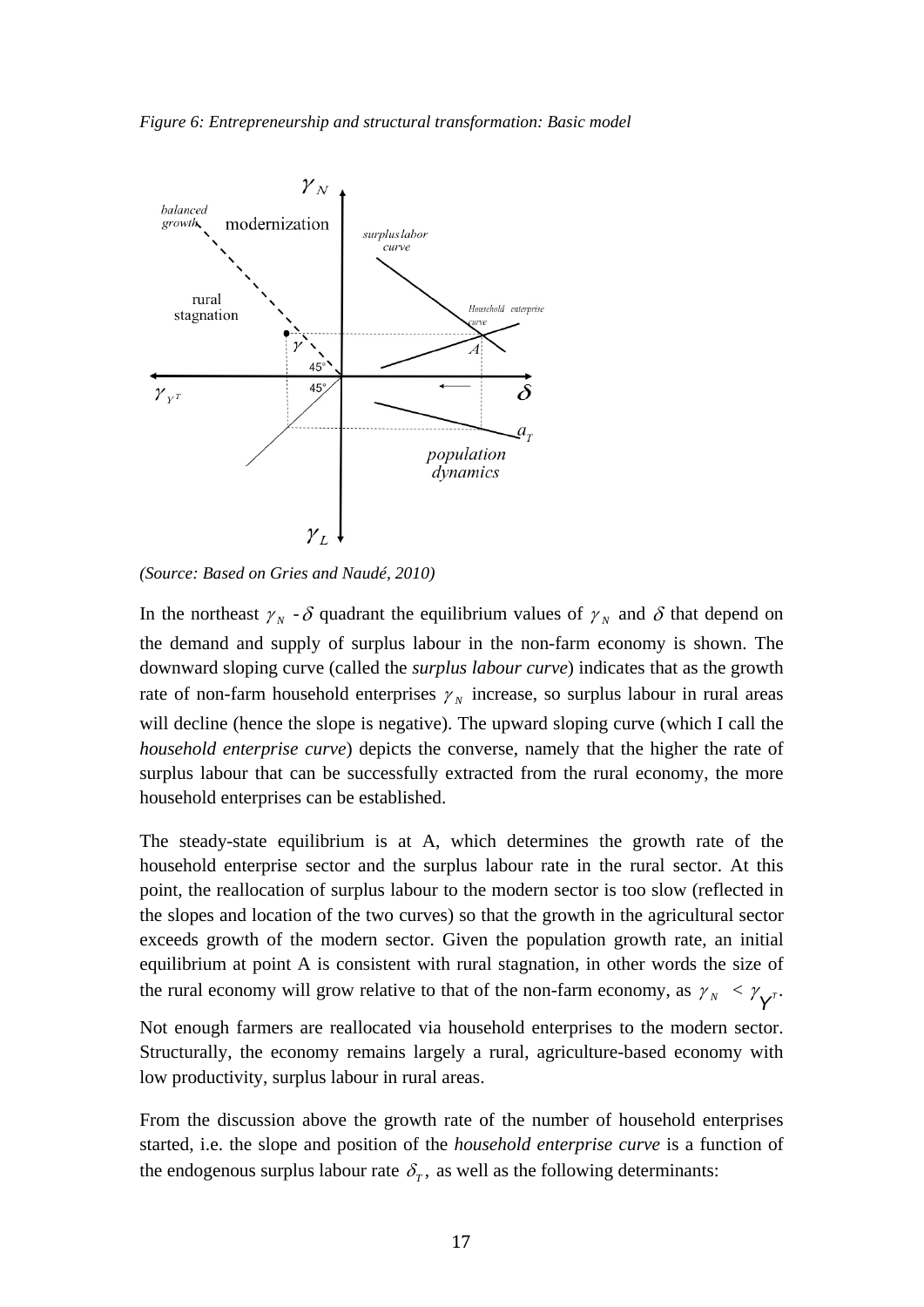- Productivity in agriculture  $(a<sub>r</sub>)$ . If productivity in agriculture improves, then for a given population growth rate  $\gamma$  there will be more surplus labour released, which will shift the population dynamics curve in the south east quadrant inwards and the surplus labour curve outwards, so that there will be growth in the number of household enterprises (see equation 3).
- Entrepreneurial ability (*H*). Improvements in H will shift the household enterprise curve upwards, so that there will be growth in the number of household enterprises.
- Finance (B). Improvements in B will shift the household enterprise curve upwards, so that there will be growth in the number of household enterprises.

Improvements in these last two parameters, often the aim of policy interventions in rural Africa, are depicted in Figure 7. If entrepreneurial ability or access to finance improves the economy's structure transforms out of rural stagnation (at point  $\gamma$ ) to a more modern economy (at point  $\gamma$ ). This structural transformation will have resulted in an increase in productivity growth and hence per capita GDP.

*Figure 7: Entrepreneurship and structural transformation: Improving entrepreneurial ability and finance*



*(Source: Based on Gries and Naudé, 2010)* 

Finally, for present purpose, although this is not formally derived here, the slope of the household enterprise curve will depend on the ease with which for a given population growth rate, surplus labour can migrate to the modern sector. One can show that if surplus labour move to a secondary city, it may be easier given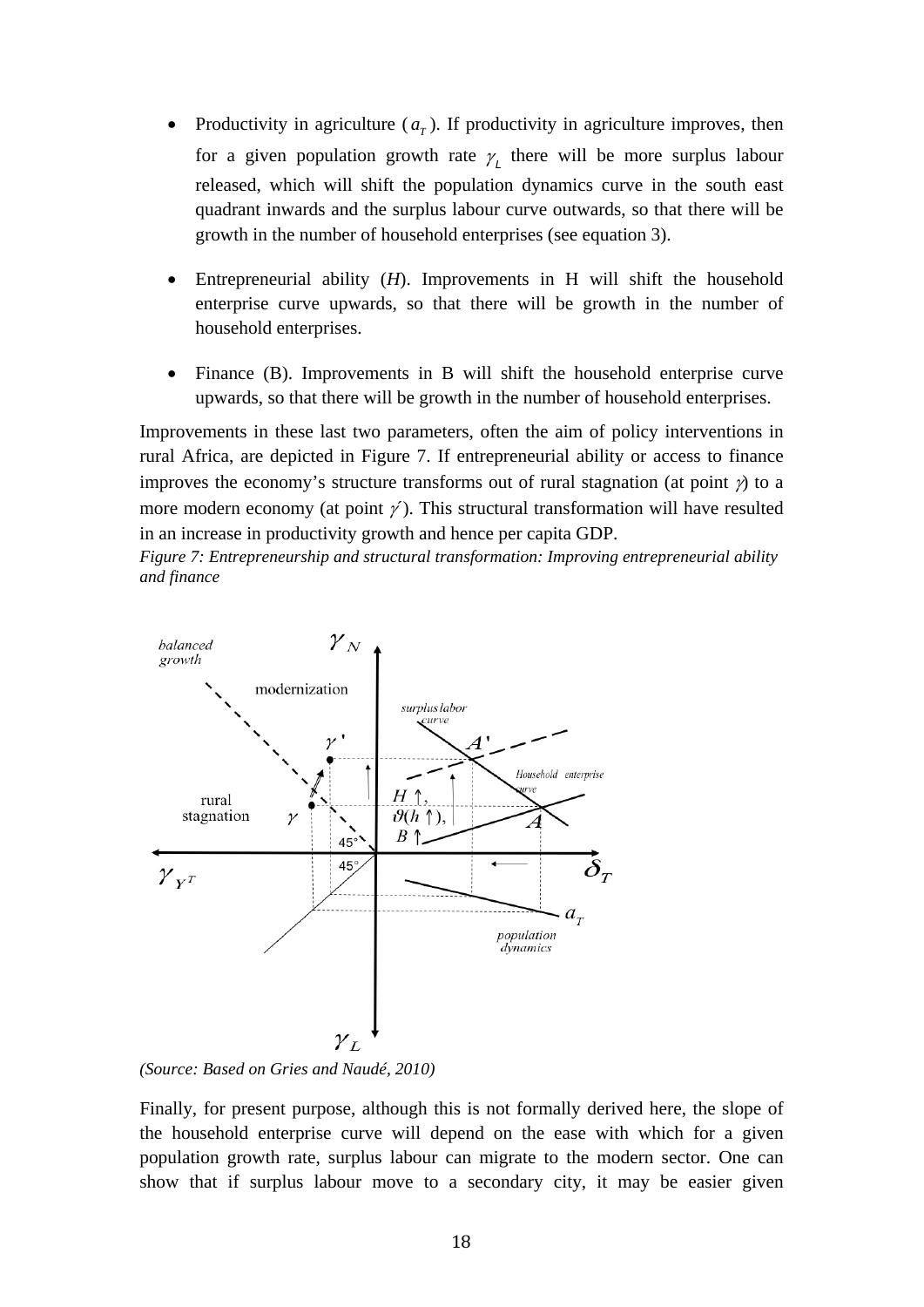proximity, ease of access to opportunities and other reasons (see section 4). Hence, by having more of such agglomerations, the slope of the household enterprise curve can become steeper and modernization can occur.

In Figure 8 I show what can happen if it is easier to migrate, because there is a secondary city / rural agglomeration that can absorb farmers. The household enterprise curve swivels leading to the growth rate in household enterprises exceeding the growth rate in rural incomes, and the share of the modern sector relative to agriculture increasing.





*(Source: Based on Gries and Naudé, 2010)* 

In Figures 7 and 8 the structural transformation of the economy is driven by the entrepreneurship. Moreover, the service sector assumes an increasingly important role in the economy. This is consistent with the 'stylized facts' of structural change.

Although the productivity of household enterprises is constant in this model, total factor productivity in the final goods producing sector (manufacturing) increases the steeper the entrepreneurial start-up curve is, or the higher it shifts out. This is consistent with the observation that the manufacturing sector tends to be more productive than the services sector and agriculture.

In conclusion, in this simple model rural household enterprises can drive the process of re-allocation, structural transformation, and hence development.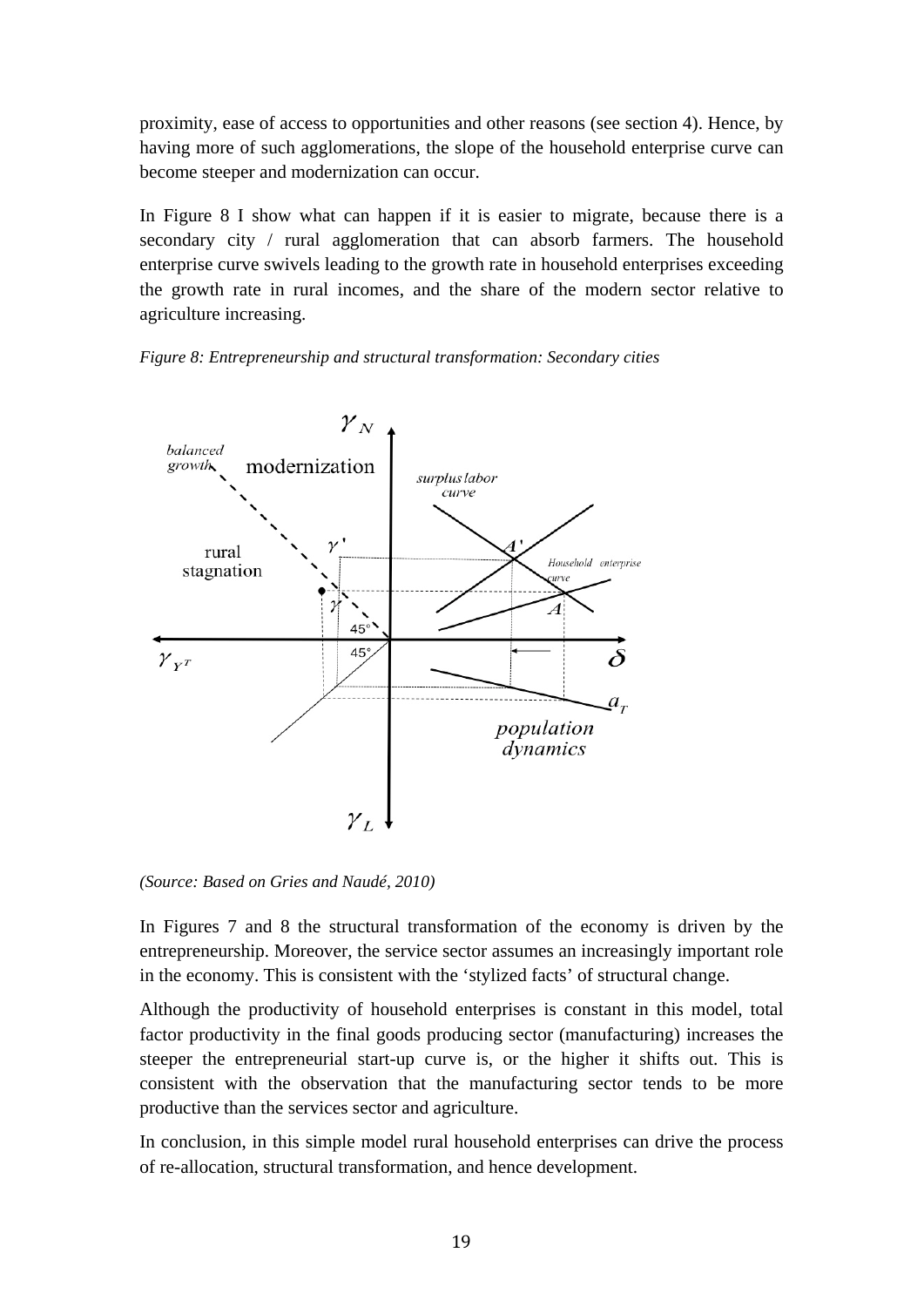#### **4. Recent Empirical Evidence**

In the model described in section 3, some of the main implications were that (i) household enterprises and entrepreneurship can drive structural transformation by reallocating (surplus) farmers out of agriculture; (ii) entrepreneurship ability and other facilitating factors in start-ups and migration including finance and costs (business environment) will facilitate structural transformation and (iii) the proximity to secondary cities / rural agglomerations where a match between an opportunity and entrepreneurial ability is better, can facilitate structural transformation.

In this section I provide an overview of recent studies that found empirical evidence consistent with some of the above implications. This means that developing household enterprises and entrepreneurship in rural Africa, and promoting this in tandem with development of rural towns and secondary cities can have positive impacts on structural transformation.

#### *4.1 Household enterprises*

Household enterprises play perhaps a more important role in rural Africa than is appreciated. An earlier ' received wisdom' was that households in rural Africa was largely dependent on farming for income and was in fact more specialized in farming than rural households in other regions (e.g. Winters et al., 2009 and Davis et al., 2010). More recently however findings by Nagler and Naudé (2014) and Davis et al (2014) have found otherwise.

Nagler and Naudé (2014) using the LSMS-ISA<sup>12</sup> dataset find that almost one-in-two (42 percent) of the 24,551 rural households surveyed in the LSMS-ISA operate a household enterprise. Income derived from such self-employment contributes between 9 percent in rural Malawi and 36 percent in rural Niger to average household income (Figure 9). Over time this share has shown a tendency to increase rather than decrease, as some development economists of the 1960s and 1970s had expected.

 <sup>12</sup> The Living Standard Measurement Study - Integrated Surveys on Agriculture (LSMS-ISA) covered six African countries that were home to 51 percent of the population of Sub-Saharan African (SSA) in 2012. These six countries are Ethiopia, Malawi, Nigeria, Niger, Tanzania, and Uganda.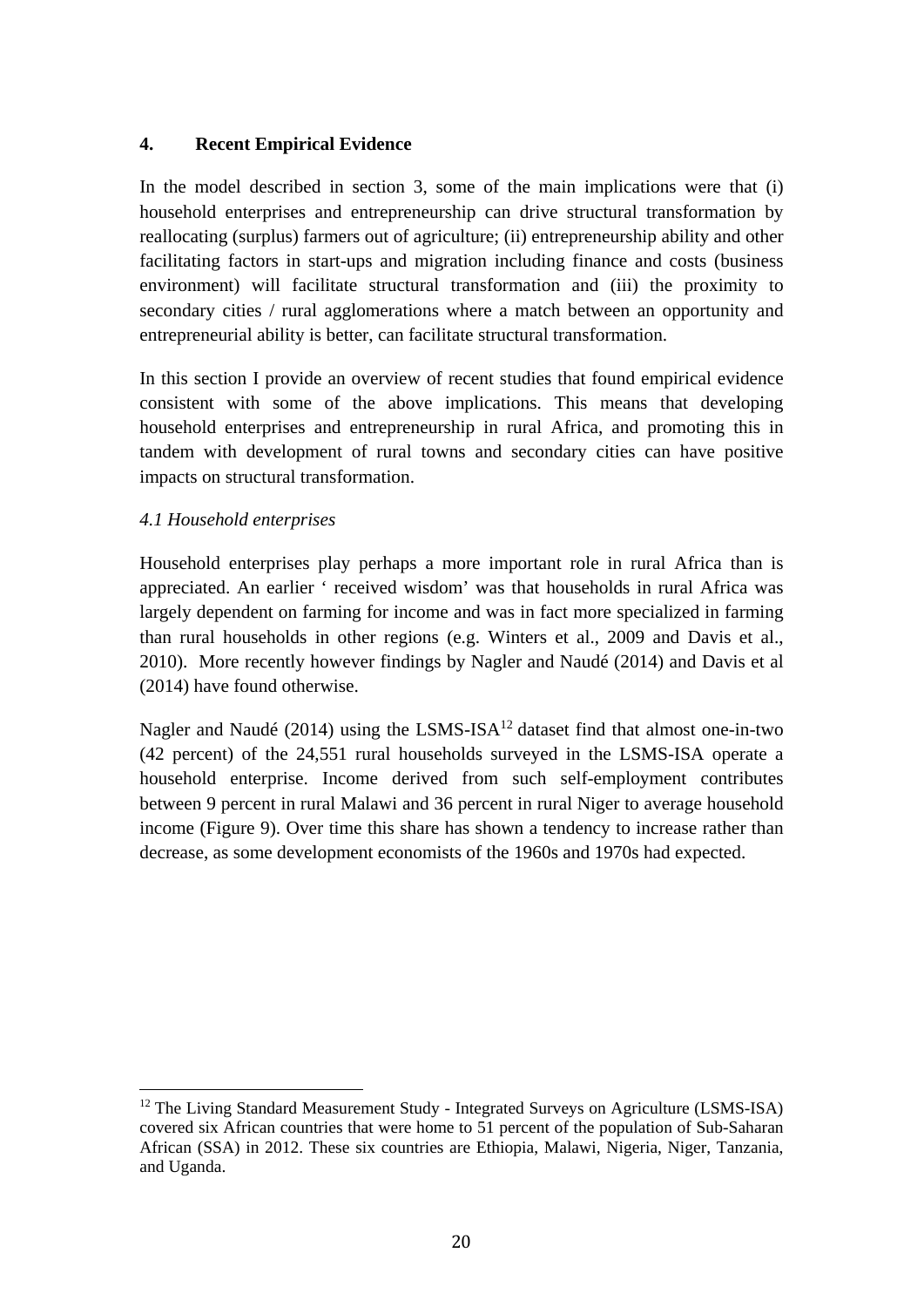

*Figure 9: Contribution to rural household income in African countries* 

#### *(Source: Nagler and Naudé, 2014)*

 

Davis et al (2014) also using the more recent data from the LSMS-ISA data included in the RIGA data, finds that although African rural households do indeed tend to specialize more in agriculture than non-African households<sup>13</sup>, that there are more diversification in Africa than was thought. Moreover, they found that as GDP per capita in African countries increase, that this gives way '*to a greater reliance on nonfarm wage employment, with non-farm self-employment the activity of choice for a more or less constant share of households as development occurs…*' (Ibid, p.15)

They also found that African rural households are much less dependent on transfer incomes, stating that 'interestingly, only one of the African countries in our sample has more than 5 percent of household specializing in transfer income (Kenya, with 9 percent). In non-African countries observing more than 5 percent of households receiving more than three quarters of their earnings form transfers is not at all uncommon'. As such they conclude that 'Despite the widespread migration and expanding social programs, productive occupations are what keep most households afloat' (Davis et al, 2014:15).

### *4.2 Rural entrepreneurship, entrepreneurial ability and household enterprise productivity*

Entrepreneurial ability (and management practices) is as can be expected, important for rural entrepreneurship in Africa. It affects both start-up success as well as productivity. Until recently the received wisdom was that entrepreneurs in rural

<sup>&</sup>lt;sup>13</sup> 'Once the level of GDP is controlled for the shares of income and participation in nonagricultural activities are not far-off from those found elsewhere' (Davis et al, 2014:28).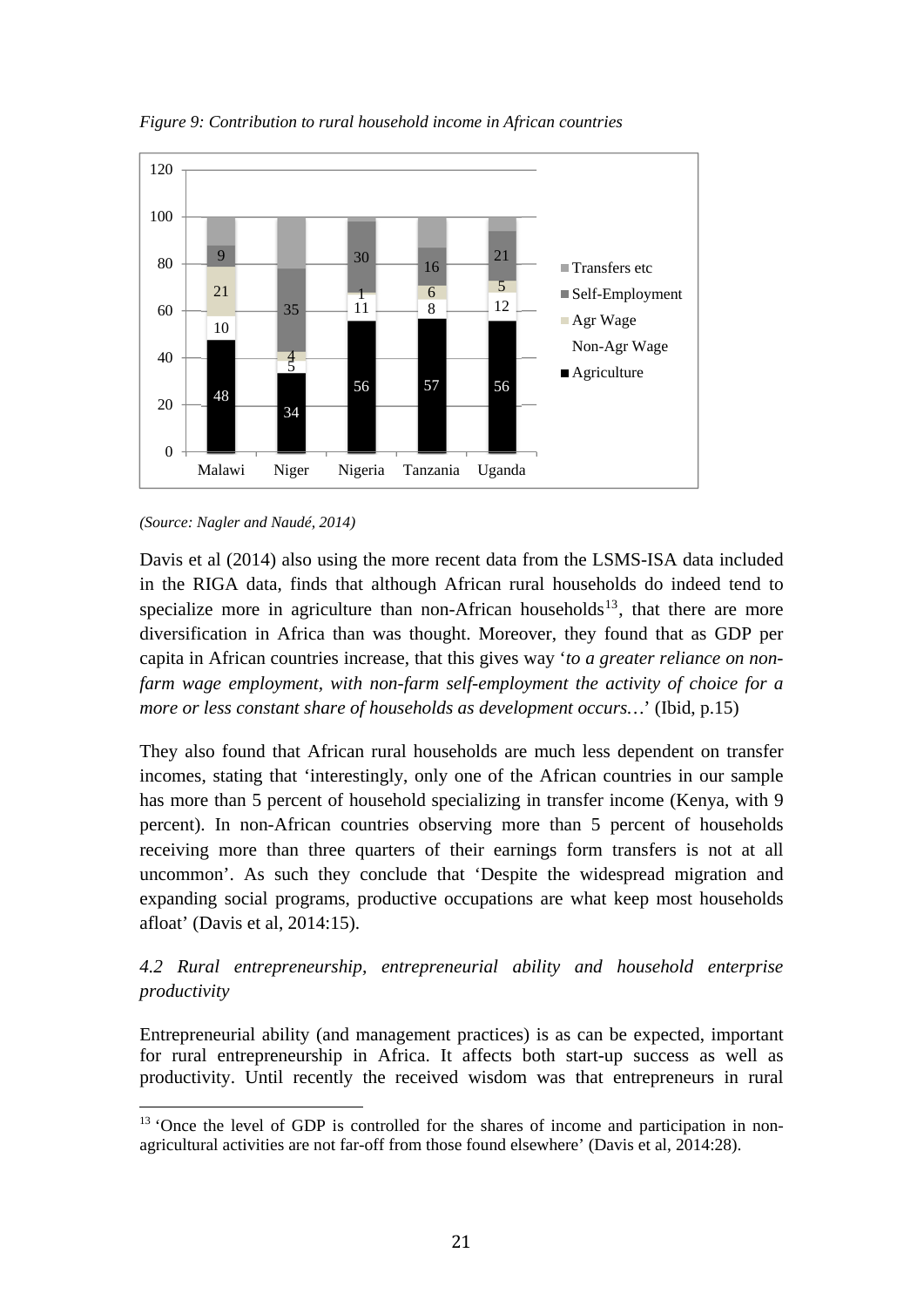Africa are largely so necessity and that uniformly characterise household enterprises by low-productivity.

Recently empirical evidence from Nagler and Naudé (2014) and McCullough has challenged this wisdom (2015). Nagler and Naudé (2014) present evidence that rural households do not only operate non-farm household enterprises due to necessity or survival, but also to exploit opportunities. They find that entrepreneurial skills  $(eduction)^{14}$ , experience, wealth and access to credit, are significant determinants of a household's decision and ability to operate a non-farm enterprise.

Nagler and Naudé (2014) further find that many of these rural household enterprises are related to farming, such as enterprises providing inputs to or processing agricultural by-products, trading, and providing services. These three categories in total cover more that 50 per cent of household enterprises in Ethiopia, Malawi and Niger– see Figure 10.





 

They also compare labour productivity<sup>15</sup> in rural household enterprises by their type of business and location, showing that entrepreneurial ability, business environment and distance to a secondary town or rural agglomeration matters. As far as entrepreneurial abilities and business environment is concerned they find that there is quite some heterogeneity amongst the productivity of labour in the different business

*<sup>(</sup>Source: Nagler and Naudé, 2014)* 

 $14$  In China, the re-allocation from rural farming to rural non-farming has been facilitated by education: households with better schooling were found in panel data studies to be more successful in diversifying into non-farm activities (Yang, 2004; Yang and An, 2002).

<sup>15</sup> Nagler and Naudé (2014) measure enterprise productivity as labor productivity, measured as either average monthly sales, total sales during the last month of operation or average gross revenues, divided by the number of workers in the enterprise. They discuss many shortcomings in measuring the productivity of rural household enterprises.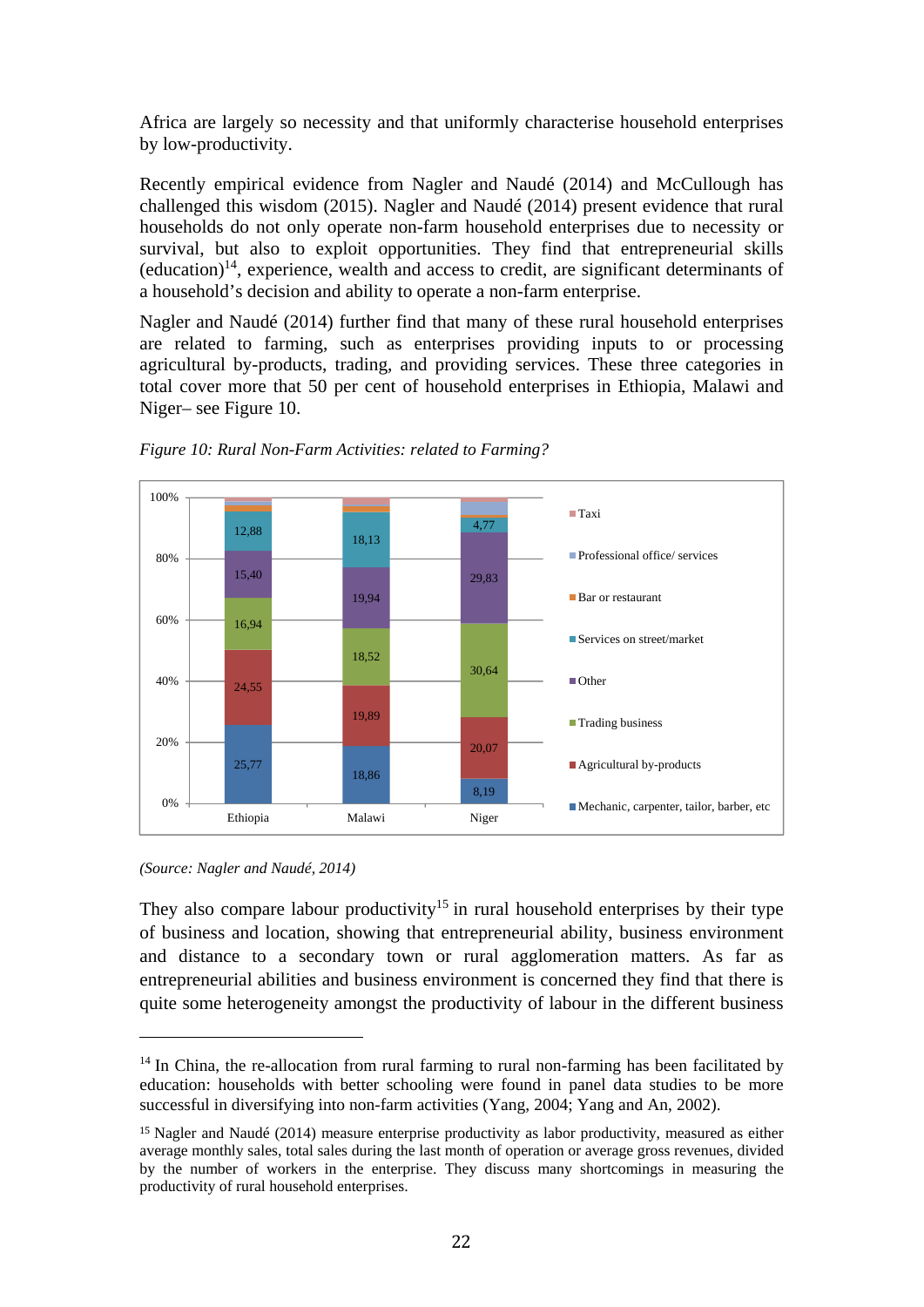types as identified in Figure 10. Transport enterprises, bar and restaurants, professional services, non-agricultural business and trade are the more productivity types of businesses, while agribusinesses and the sales sector are less productive on average. This indicates that more 'difficult' to enter sectors, where entrepreneurial ability, experience and also capital create barriers to entry, are also more productive and lucrative.

As far as secondary towns (location) is concerned, using data from Uganda Nagler and Naudé (2014) find that household enterprises located within a 10 km radius from a secondary city to be the most productive, followed by household enterprises in a 25 to 50 km radius. If household enterprises are located more than 50 km away from a secondary city, they find significantly lower labour productivity.

Finally, McCullough (2015) provides a fresh perspective on the productivity gaps between African agriculture and non-agriculture, also using the micro-level LSMS-ISA survey data. It is worth quoting in full her conclusion that

'Micro level cross-sector labor productivity gaps are smaller than those generated using national accounts data and vanish almost completely when computed on a perhour basis. The ratios of consumption levels per capita between households that primarily participate in agriculture vs. other sectors are also small, confirming small cross-sector gaps in returns to sector participation. Inter-sectoral differences in annual earnings per worker arise from differences in employment volume (hours per worker of labor supplied) rather than wages or productivity per hour of labor supplied. The tendency is for individuals participating in agriculture to supply fewer hours to agriculture, on average, than individuals participating in other sectors' (Ibid, p. 16).

The reason according to McCullough (2015) is that there is much underemployment in agriculture, with workers working fewer hours in agriculture than outside. This confirms the 'surplus labour' assumption from Lewis and also made in the underlying analysis of the model in section 3. Controlling for hours worked it seems that labour productivity in agriculture in Africa is perhaps higher than is commonly assumed. On a per-hour basis her estimate is that, labour may be only 1.6 times more productive in non-agriculture. This makes her beg the question 'Why don't agricultural workers work more hours per year?'

#### *4.3 The (neglected) role of secondary cities*

Until recently received wisdom held that structural transformation in Africa requires large-scale migration to mega-cities: mainly the so-called primary or capital cities. Most economic models of structural transformation indeed make a dichotomy only between rural areas and cities. More recent ideas and evidence have however started to question this simple dichotomy and suggests that rural towns and secondary cities have a much more important role to play in structural transformation of Africa than previous thought. Secondary cities in particular, dubbed part of the 'missing middle' being in between rural farms and mega-cities by Christiaensen and Todo (2014) can be a seedbed for entrepreneurship and household enterprises and hence facilitate the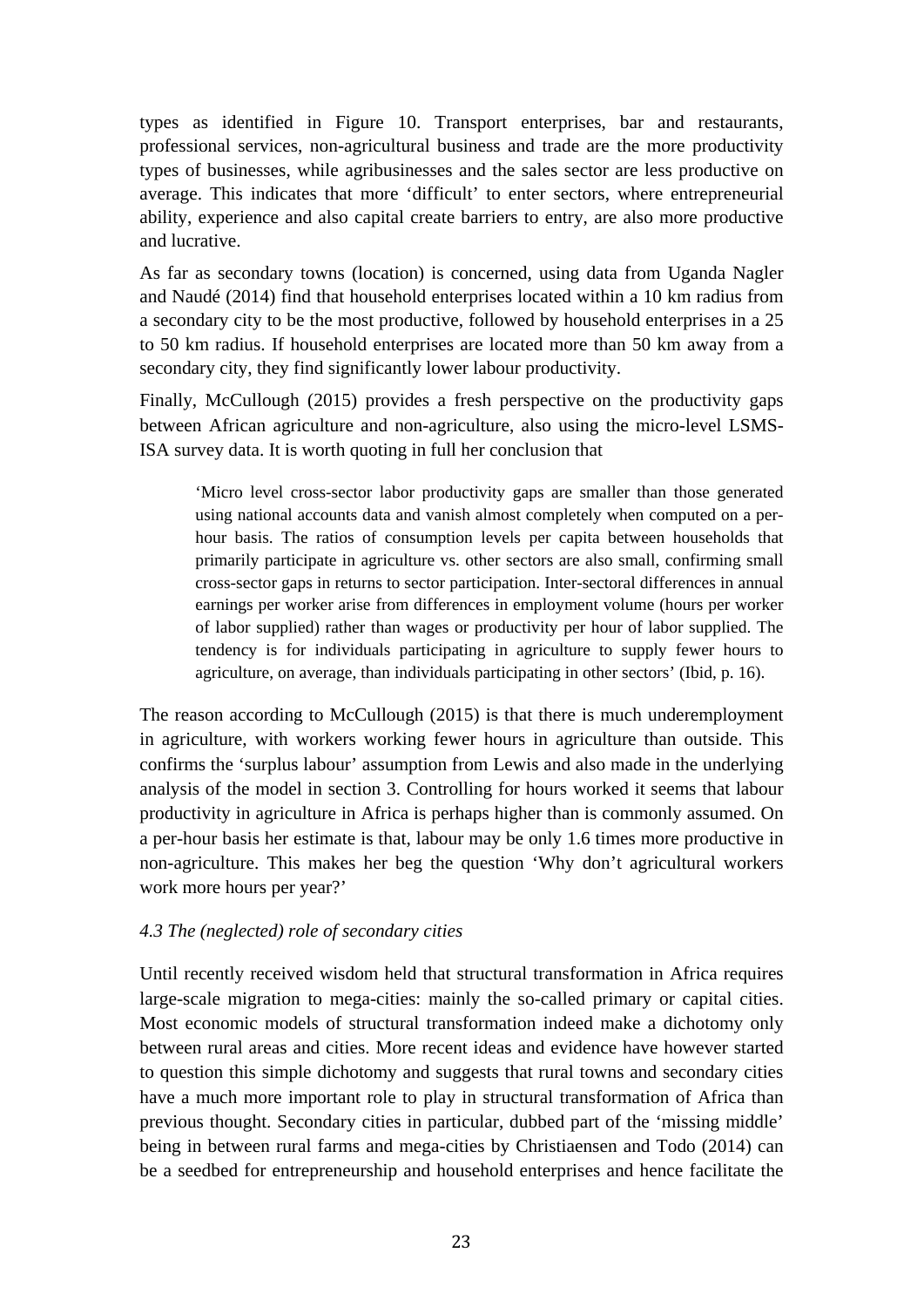reallocation of African farmers.

 

Christiaensen and Todo (2014) found that labour migration from farms to the rural non-farm economy and to secondary towns generate more poverty reduction than labour migration to capital cities. They find that '*off-farm jobs generated in nearby villages or rural towns may be more readily accessible to the poor given lower thresholds to migrate and better compatibility with their skill set'* (p.43).

Similar evidence comes from Christiaensen et al (2013). They found from a sample of 3301 individuals in rural Tanzania that between 1991 and 1994 around 50 per cent of people who escaped from poverty re-allocated out of agriculture- either into the rural non-farm economy or secondary towns.

In addition, using cross-country panel data over 1980 to 2004 covering 51 developing countries (with 14 in Africa) they find that a 1 per cent increase in the metropolitan share of the population leads to a 1.6 per cent increase in GDP per capita and that a 1 per cent increase in the share of the population in rural non-farm activities and secondary towns raises GDP per capita by 0.6 per cent. However, the increase in the latter is accompanied by significantly less inequality, leading the authors to conclude16 that '*migration out of agriculture into the rural economy and secondary towns is substantially more poverty reducing than metropolitization'* (p.52).

Similarly, Beegle et al. (2011) using data from Tanzania covering 1991 to 2004 found that reallocating labour from agriculture into non-agriculture raised the welfare of migrant labourers and their households (as measured by consumption) but even more so of the individual who migrated to another geographical region. Specifically, they found that such out-migration could raise individual consumption by up to 36 per cent.

Secondary cities and emerging rural agglomerations provide seedbeds for entrepreneurs, including household enterprises to match opportunities and abilities better and hence improve the allocation of labour. Such agglomerations provide positive spillover effects through localization and urbanization externalities. Evidence of these in rural Africa comes from recent evidence by Owoo and Naudé (2014) using the geo-referenced LSMS-ISA dataset. They find that in Ethiopia there is spatial clustering of high and low productive production units – both of farms and non-farm household enterprises. This is because the productivity of a household enterprise or farm depends on the productivity of other enterprises or farms close-by (Mano et al., 2012:466). Productive enterprises therefore tend to cluster (Bloom et al., 2013; Martin et al., 2011; Ali and Peerlings, 2011; Nichter and Goldmark, 2009; Foster et al., 2008).

<sup>16</sup> As Christiaensen et al. (2013) argue, productivity might be higher in metropolitan areas, but not all inhabitants from rural areas are or will be able to access opportunities in these areas. They find that only one in seven people who escaped from poverty did so through migrating to a large city, but that one in two did so by moving to secondary towns.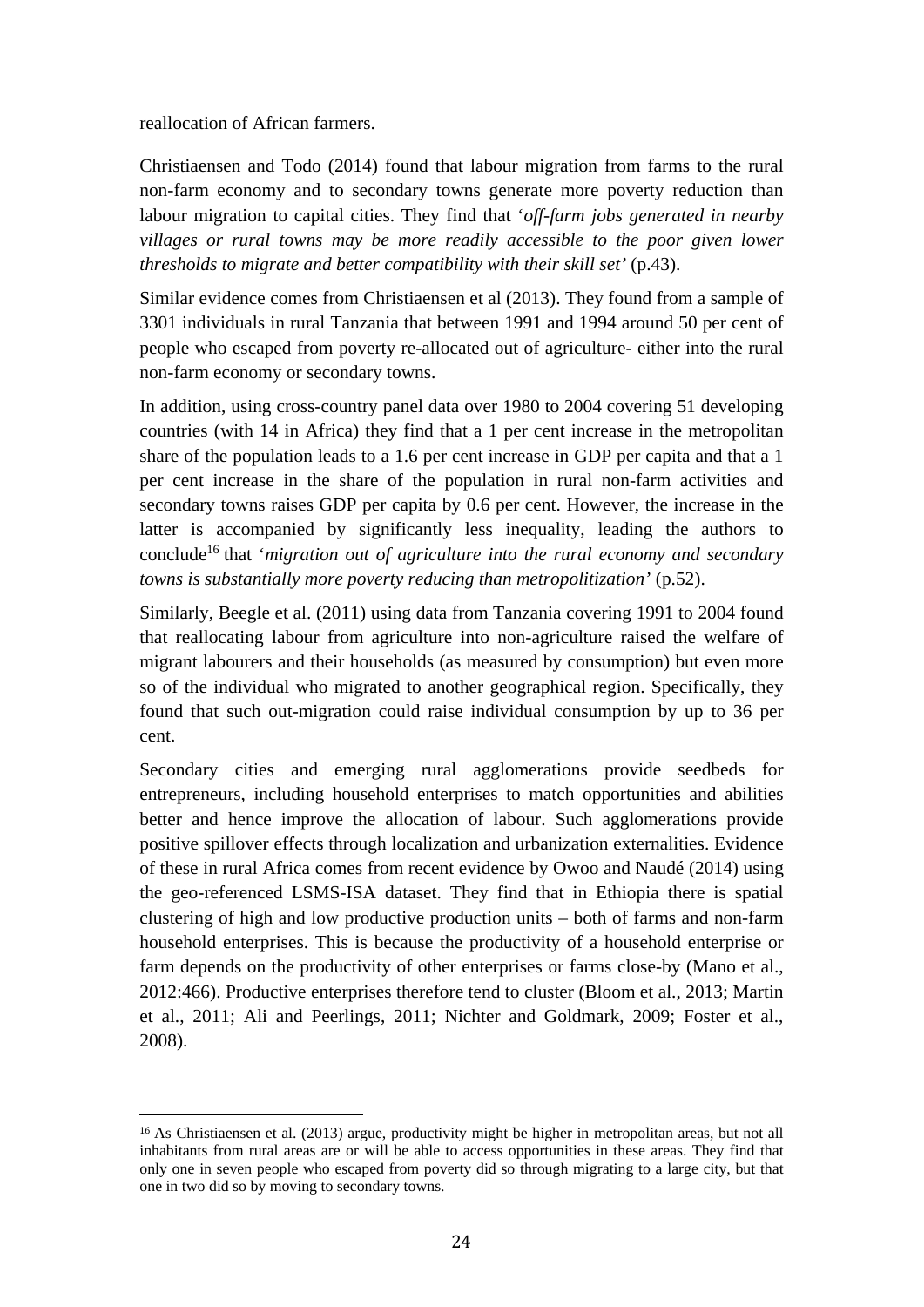Owoo and Naudé (2014) measure the productivity of rural non-farm household enterprises as output (sales) per labour (in Ethiopian Birr and Nigerian Naira) and produced quintile maps to depict the distribution of enterprise productivity across space in both countries. They show that rural non-farm household enterprise productivity is highly clustered in Ethiopia and Nigeria. It is highest around Tigray, Amhara, Somali and Oromia regions of Ethiopia; and in the south of Nigeria. Owoo and Naudé (2014) also note that there are many high-productivity 'hubs' outside the capital cities in rural areas.

Given the large rural areas in Africa and the benefits from clustering/ agglomeration in secondary cities, it is very likely as Siba et al. (2012:2) point out that *'...spillovers and other externalities may have large effects on firm performance in this environment, since most firms operate far away from the best practice frontier, implying considerable scope for learning*'. Similarly Rijkers et al. (2010:1291) argue that '…*even limited interaction is likely to lead to substantial increases in efficiency*'.

The reallocation of economic activity into secondary cities and towns in Africa will thus likely have significant productivity benefits.

#### **5. Concluding Remarks**

Africa remains the poorest continent. As Young (2012: 733) importantly stressed, '*Africa is much poorer than other developing countries, with levels of log consumption 98 percent lower than those enjoyed by the other developing countries'*.

Africa needs to structurally transform to raise labour productivity and to enable both its agriculture and manufacturing sectors to benefit from the substantial opportunities that currently exist in the global economy. First there is a favourable global market for its agrifood industry. Second there is the potential to develop its manufacturing industry in the wake of rising labour costs in China and country's manufacturing industries gradually decreasing its demand for low-skilled labour and introducing machines and automation (Brynjolfsson and McAfee, 2011; Chandy et al., 2012:34).

So far African countries have failed to make the structural transformation and utilise these opportunities in full. Labour productivity has remained relatively low and widely dispersed between sectors and within-sectors.

In this paper I argued that Africa's farmers therefore needs to be reallocated out of farming, and into non-farm sectors, including household enterprises. Furthermore, they also need to be reallocated across space, to cities and moreover to secondary cities and towns. Given the large productivity gaps noted between sectors and between urban and non-urban settings, the reallocation of Africa's farmers can result in sizeable productivity and growth gains.

How to do so remains the question. From the contribution of this paper one answer is that entrepreneurs, reacting to opportunities in the modern sectors, and in particular secondary towns and cities and rural dense areas, can through creation of household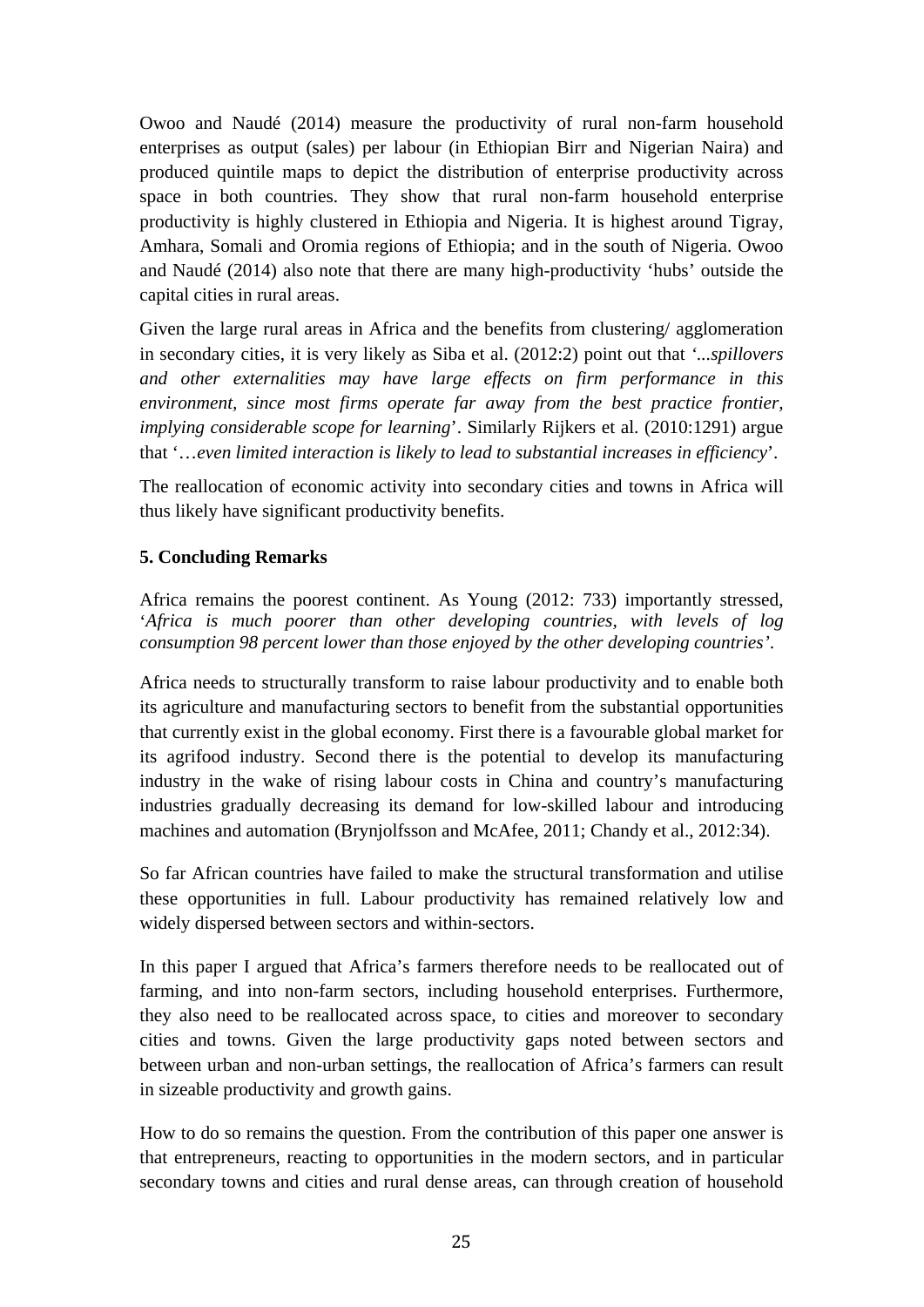enterprises contribute to modernization. But they need support in terms of their capacity and abilities, credit and finance, business environment and infrastructure, and support for migration to cities.

The policies and strategies to achieve this may necessitate overcoming a number of structural or institutional weaknesses and constraints in Africa. One is, as Collier and Dercon (2014) has argued of getting more broad acceptance of the need for strategies that does not only focus on promoting smallholder agriculture, but are more 'radical' including promotion of large scale, commercial farming and the facilitation of migration from rural areas to (secondary) cities. A second is to reduce the occupational mismatches (labour market failures) that result in keeping people in farming that could be more productive elsewhere. In this respect two issues need to be considered.

The first is that a significant gap exists in the provision inadequate social protection and insurance mechanisms in Africa. These can, given the risks of doing business in Africa, and the risks that rural households (still the majority of the population in most African countries) face, have significant efficiency effects in supporting more risktaking and more effective allocation of resources towards the kind of highproductivity household enterprises that are needed (Nagler and Naudé, 2014).

The second is that irresponsible state intervention in reallocation of farmers often does more harm than good. Here land reform and 'land grabbing' processes are increasingly gathering concern. As Jayne and Anriquez (2013:16) warn 'case studies show that typically only a small proportion of the land acquired through these state processes is productively utilized and that land speculation and "bonanza farms" are common. …These processes, if continued, will impede the rate of growth at which new land is put into production until land markets develop to put more land into the hands of those with the skills to farm it productively'. Land reform thus most often exacerbates the occupational mismatches that were shown in this paper to reduce labour productivity in African farming.

A final conclusion is more of a warning. Despite the wide consensus about Africa's patterns and failures in terms of structural transformation and productivity, there is much that is actually quite subject to uncertainty, due to the poor overall quality of data in Africa (see e.g. Jerven and Johnston, 2015). Devarajan (2013) has described this as Africa's 'Statistical Tragedy'. It is especially in agriculture that the difficulties are acute (see Carletto et al., 2015). As Christiaensen (2015) notes,

'When it comes to agriculture, the problems only multiply with maize yield estimates, for example, varying substantially depending on the data source (by about 1 ton per ha between 1.7 and 2.6 ton/ha in Malawi in 2006/7…Are we flying blind or vision impaired?'

Because of poor agricultural data, the World Bank started in 2013 the project 'African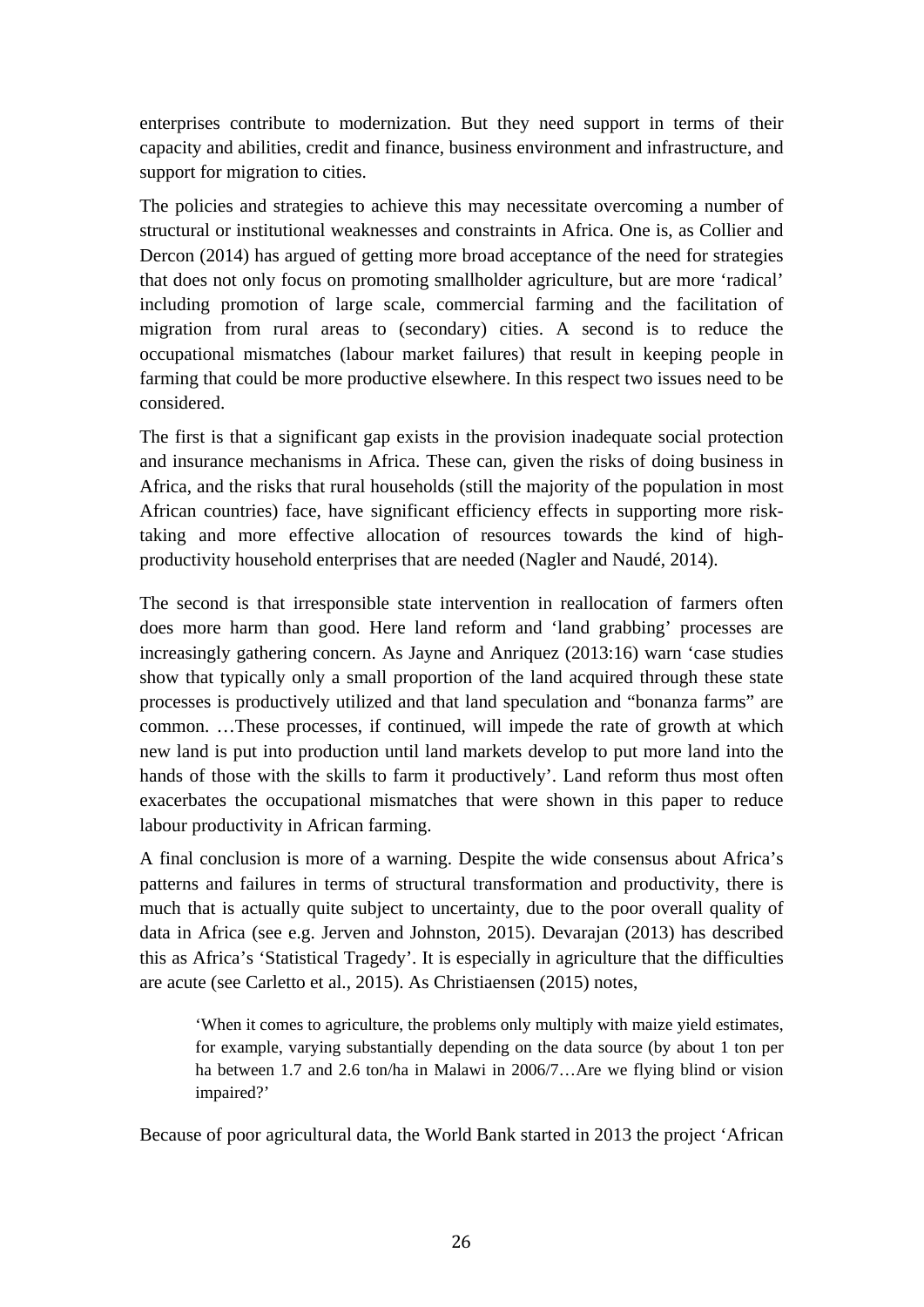Agriculture: Telling Myths from Facts'17 to evaluate a set of received wisdoms about African agriculture, and to attempt to remove the dust that has settled on these, using relative recent improvements in data from the LSMS-ISA surveys. The project identified no less that 15 such potential myths (see Christiaensen, 2015). While perhaps not all these potential myths are real myths, and many may be confirmed as facts, results to date have already underscored the importance of being more critical about the received wisdoms regarding African agriculture. One wisdom though that it does confirm is that the best way to develop Africa's agriculture is to reallocate substantial numbers of its farmers to other sectors and locations.

#### **Acknowledgements**

I am grateful to Professor Johann Kirstein for useful suggestions on an earlier draft. I am also grateful for comments from various participants at the  $53<sup>rd</sup>$  Annual Conference of the Agricultural Economics Association of South Africa held between 29 September and 2 October 2015 in the *Vredefort Dome* in the North West Province. Last but not least I appreciate the opportunity to have discuss the concept of this lecture and related agricultural economic matters with Dr. Ernst Idsardi.

 

<sup>17</sup> See http://www.worldbank.org/en/programs/africa-myths-and-facts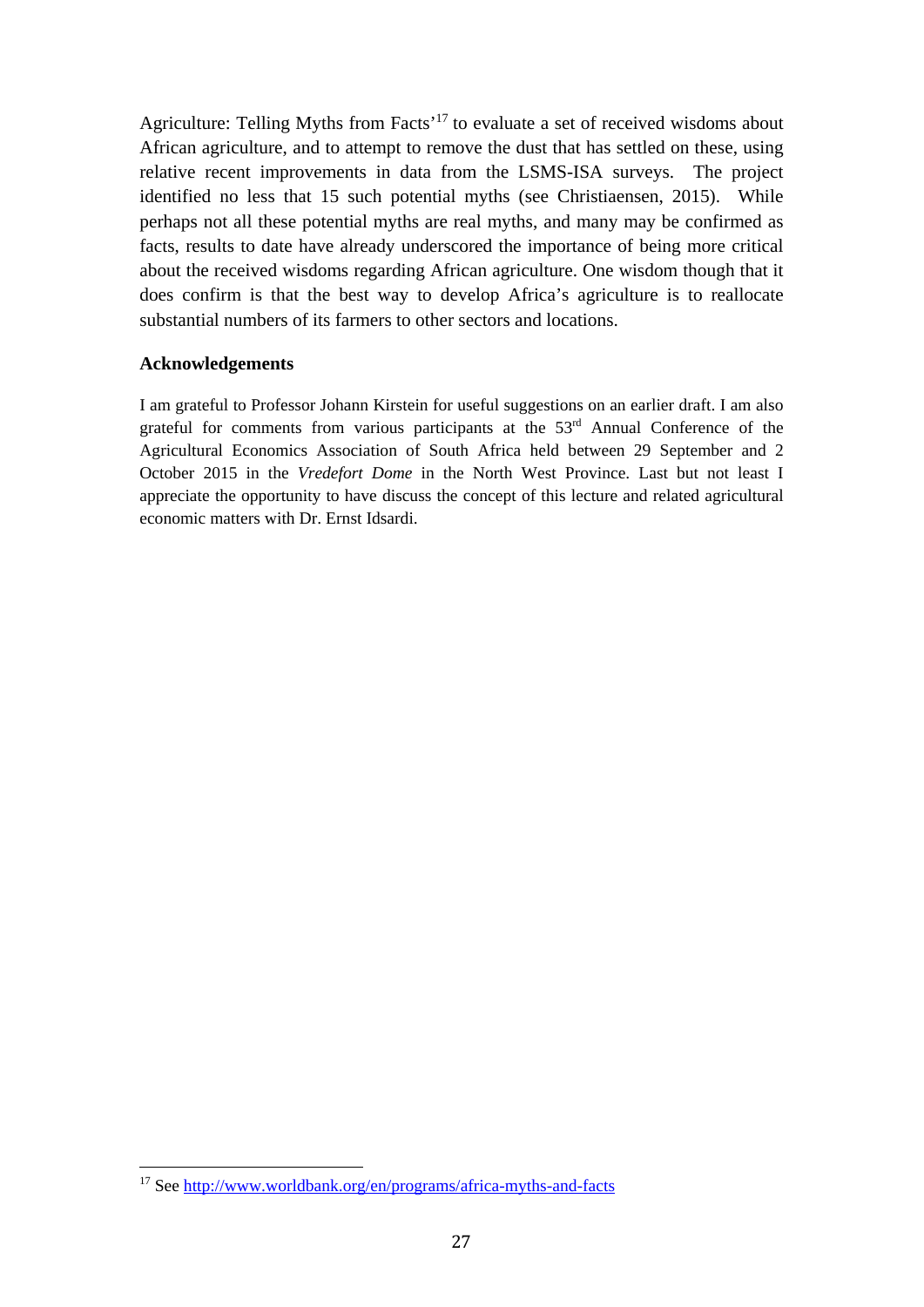#### **References**

Acemoglu, D. and Robinson, J.A. (2011). 'Why is Africa Poor?' *Economic History of Developing Regions*, 25 (1): 21-50.

Adamopoulos, T. (2011). 'Transportation Costs, Agricultural Productivity and Cross-Country Income Differences', *International Economic Review*, 52(2): 489-500.

Alene, D.A. (2010). 'Productivity Growth and the Effects of R&D in African Agriculture', *Agricultural Economics*, 41(3-4): 223-238.

Ali, M. and Peerlings, J. (2011). 'Value Added of Cluster Membership for Micro Enterprises of the Handloom Sector in Ethiopia', *World Development*, 39 (3): 363- 374.

Arnold, J., Mattoo, A., and Narciso, G. (2006).'Services Inputs and Firm Productivity in Sub-Saharan Africa: Evidence from Firm-Level Data, *World Bank Policy Research Working Paper No. 4048*. Washington DC: The World Bank.

Bartelsman, E., Haltiwanger, J. and Scarpetta, S. (2013). 'Cross-Country Differences in Productivity: The Role of Allocation and Selection', *American Economic Review*, 103 (1): 305-334.

Beegle, K., De Weerdt, J. and Dercon, S. (2011). 'Migration and Economic Mobility in Tanzania: Evidence from a Tracking Survey', *Review of Economics and Statistics*  93 (August): 1010–1033.

Binswanger-Mkhize, H. P., A. F. McCalla, and P. Patel. (2010). 'Structural Transformation and African Agriculture', Global *Journal of Emerging Market Economies* 2: 113–52.

Bloom, N., and Van Reenen, J. (2010). 'Why do Management Practices Differ Across Firms and Countries?' *Journal of Economic Perspectives*, 24 (1): 203-224.

Bloom, N., Schankerman, M. and Van Reenen, J. (2013). 'Identifying Technology Spillovers and Product Market Rivalry', *Econometrica*, 81 (4): 1347-1393.

Bonnet, J., Cieply, S. and Dejardin, M. (2005). 'Financial constraints on new firms: Looking for regional disparities', *Discussion paper no 3705,* Max Planck Institute of Economics, Jena.

Bosker, M. and Garretsen, H. (2012). 'Economic Geography and Economic Development in Sub-Saharan Africa', *World Bank Economic Review*, 26(3): 443-485.

Brynjolfsson, E. and McAfee, A. (2011). 'Why Workers are Losing the War Against Machines', *The Atlantic*, 26 October. Online at http://www.theatlantic.com/business/archive/2011/10/why-workers-are-losing-thewar-against-machines/247278/

Carletto, C., Jolliffe, D. and Banerjee, R. (2015). 'From Tragedy to Renaissance: Improving Agricultural Data for Better Policies', *Journal of Development Studies*, 51 (2): 133-148.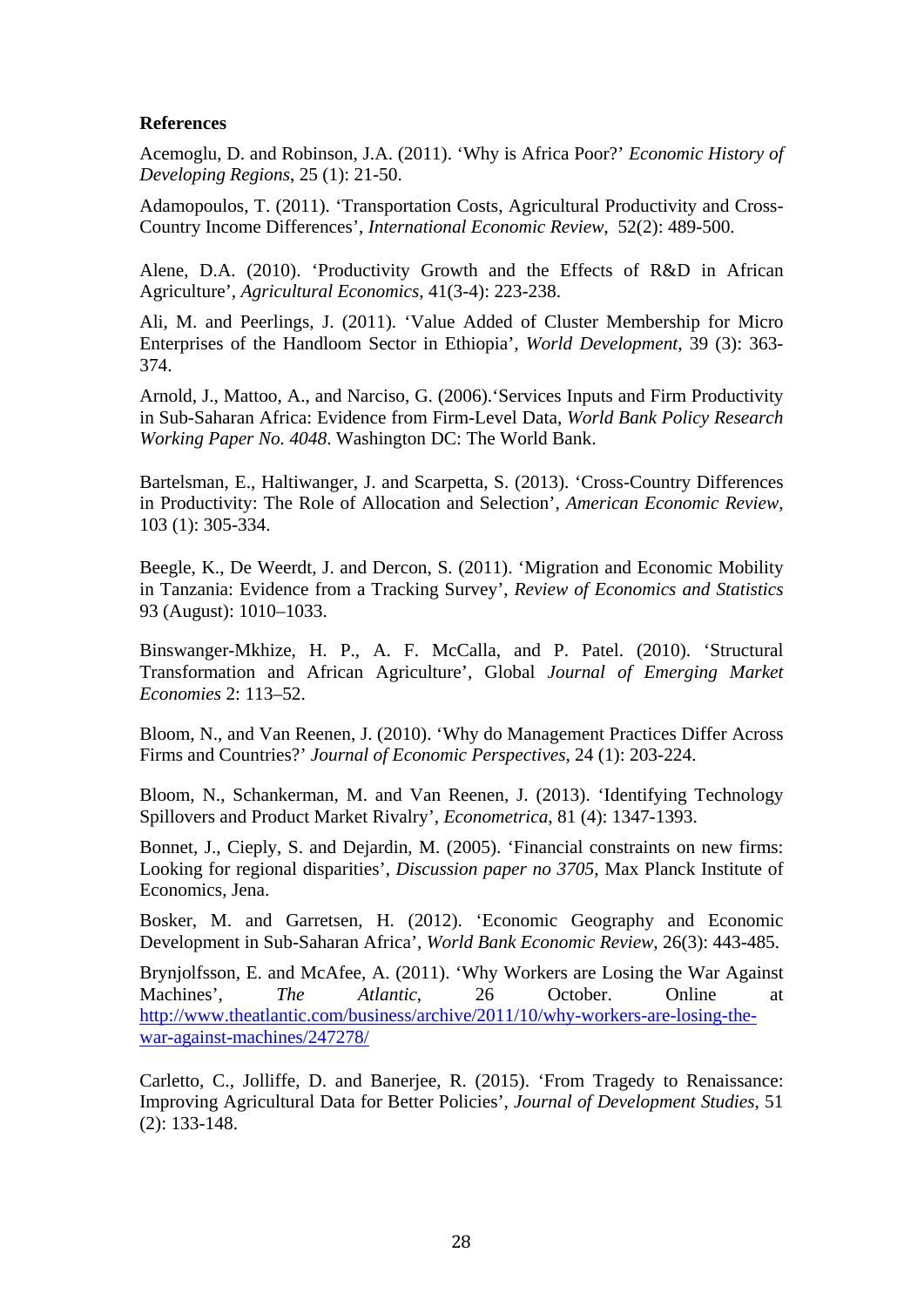Caselli, F., and Coleman II, J.W., (2001). 'The US structural transformation and regional convergence: a reinterpretation', *Journal of Political Economy* 109 (3): 584– 616.

Chandy, L., Dervis, K. and Rocker, S. (2012). 'Clicks into Bricks, Technology into Transformation, and the Fight against Poverty'*, Brookings Blum Roundtable 2012.* The Brookings Institute.

Christiaensen, L. and Kaminski, J. (2014). Unpublished draft paper.

Christiaensen, L. (2015). 'Agriculture in Africa- Telling Facts from Myths', Published on *Africa Can End Poverty* Blog (http://blogs.worldbank.org/africacan/agriculture-in-africa-telling-facts-from-myths).

Christiaensen, L. and Chuhan-Pole, P. (2015) 'Growth, Structural Transformation and Poverty Reduction in Africa', Presentation at the World Bank Africa Office, Brussels, 9 January.

Christiaensen, L. and Naudé, W. (2015). 'Secondary "Cities", Poverty Reduction and the Transformation of Agrifood Systems in Africa', *Paper presented at the Rapid Agrifood System Transformation, Globalization, and International Development at the Preconference of AAEA Meetings*, San Francisco, USA, 25 July 2015.

Christiaensen, L. and Todo, Y. (2014). 'Poverty Reduction During the Rural-Urban Transformation – the role of the Missing Middle', *World Development*, 63: 43-58.

Christiaensen, L., Demery, L. and Kuhl, J. (2011). 'The (Evolving) Role of Agriculture in Poverty Reduction – an Empirical Perspective', *Journal of Development Economics*, 96(2): 239-254.

Christiaensen, L., Kilic, T. and Palacios-Lopez, A. (2015). 'Killing the Zombie Statistic: Women Contribute 60-80 per cent of Labour in African Agriculture', Published on *Africa Can End Poverty, (http://blogs.worldbank.org/africacan/killingthe-zombie-statistic-women-contribute-60-80-percent-of-labor-in-africanagriculture).*

Ciccone, A. and Matsuyama, K. (1996). 'Start-up Costs and Pecuniary Externalities as Barriers to Economic Development', *Journal of Development Economics*, 4: 33-59.

Collier, P. and Dercon, S. (2014). 'African Agriculture in 50 Years: Smallholders in a Rapidly Changing World?' *World Development,* 63 (4): 92–101.

Collier, P. and Gunning, J.W. (1999). 'Explaining African Economic Performance', *Journal of Economic Literature*, 37: 64-111.

Culey, S. (2012). 'Transformers: Supply Chain 3.0 and How Automation Will Transform the Rules of the Global Supply Chain', *The European Business Review*, Nov.

Davis, B., Di Giuseppe, S. and Zezza, A. (2014). Income Diversification Patterns in Rural Sub-Saharan Africa Reassessing the Evidence, *Policy Research Working Paper 7108*, Washington DC: The World Bank.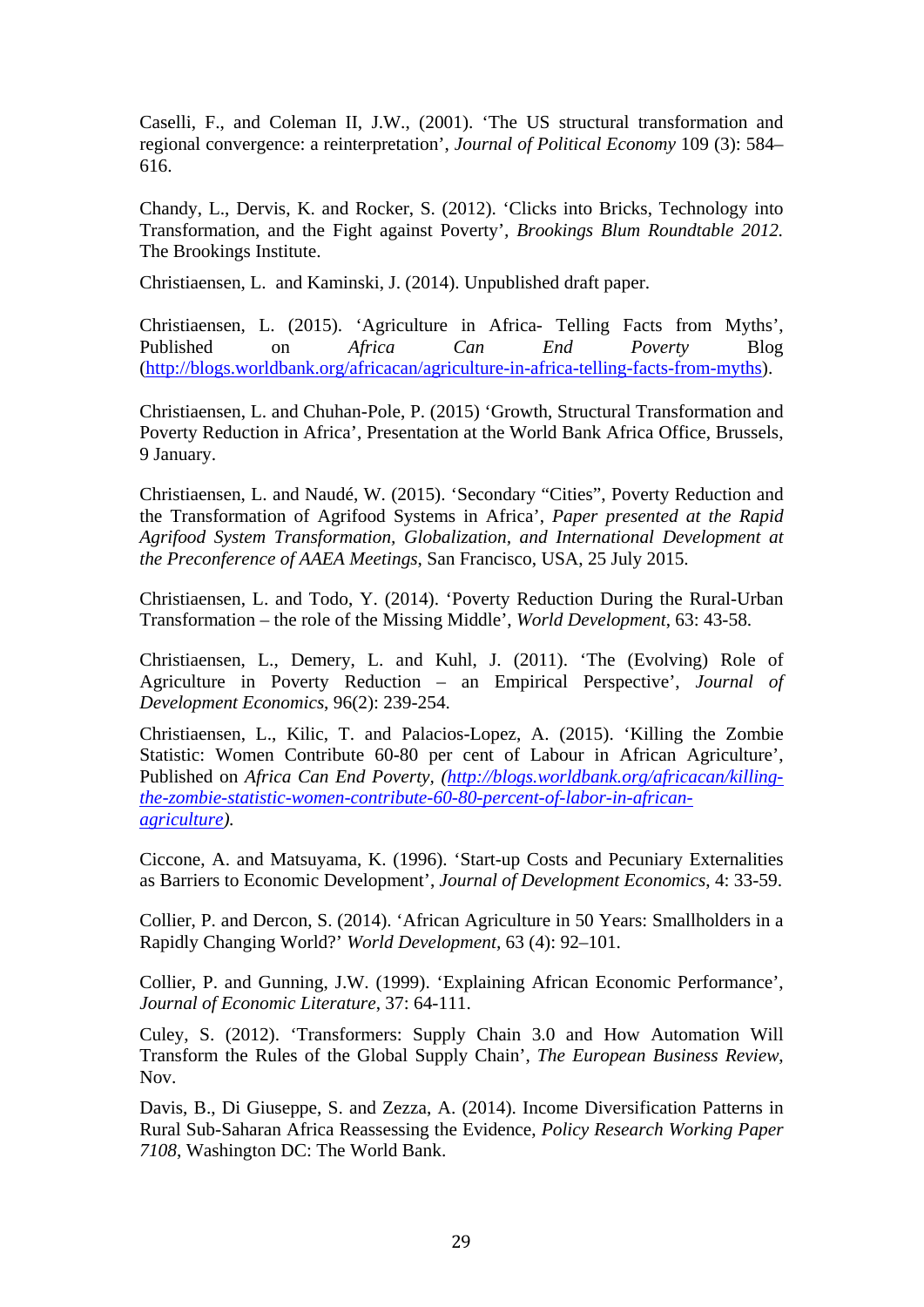Davis, B., P. Winters, G. Carletto, K. Covarrubias, E. Quinones, A. Zezza, K. Stamoulis, G. Bonomi, and S. Di Giuseppe. (2010). 'Assets, Activities and Rural Poverty Alleviation: Evidence from a Multicountry Analysis', *World Development,*  38 (1): 48-63.

De Brauw, A., Mueller, V. and Lee, H.L. (2014). 'The Role of Rural-Urban Migration in the Structural Transformation of Sub-Saharan Africa', *World Development*, 62:33- 42.

De Vries, G., Timmer, M. and De Vries, K. (2013). 'Structural Transformation in Africa: Static Gains, Dynamic Losses', *GGDC Research Memorandum 136*. University of Groningen.

Deichmann, U., Shilpi, F., and Vakis, R. (2008). 'Spatial Specialization and Farm-Nonfarm Linkages', *World Bank Policy Research Working Paper no. 4611*. Washington DC: The World Bank.

Dethier, J., Hirn, M., and Straub, S. (2010). 'Explaining Enterprise Performance in Developing Countries with Business Climate Survey Data', *World Bank Research Observer*, 26:258–309.

Devarajan, S. (2013). 'Africa's Statistical Tragedy', *Review of Income and Wealth*, 59 (S1): S9-S15.

Dollar, D., Hallword-Driemeier, M., and Mengistae, T. (2005). 'Investment Climate and Firm Performance in Developing Countries', *Economic Development and Cultural Change*, 54 (1): 1–31.

Dorosh, P. and Thurlow, J. (2014). 'Can Cities or Towns Drive African Development? Economy-wide analysis for Ethiopia and Uganda', *World Development,* 63:113-123.

Easterly, W., and R. Levine (2003). 'Tropics, Germs, and Crops: The Role of Endowments in Economic Development', *Journal of Monetary Economics*, 50 (1): 3- 39.

Eifert, B., Gelb, A., and Ramachandran, V. (2008). 'The Cost of Doing Business in Africa: Evidence from Enterprise Survey Data', *World Development*, 36 (9):1531– 1546.

Foster, L., Haltiwanger, J. and Syverson, C. (2008). 'Reallocation, Firm Turnover and Efficiency: Selection on Productivity or Profitability', *American Economic Review*, 98 (1): 394–425.

Fox, L., Haines, C., Munoz, J. and Thomas, A. (2013). 'Africa's Got Work to Do: Employment Prospects in the New Century', *IMF Working Paper no WP/13/201*.

Fulginiti, L. E., Perrin R. K., and Yu, B. (2004). 'Institutions and agricultural productivity in Sub-Saharan Africa', *Agricultural Economics*, 31: 169–180.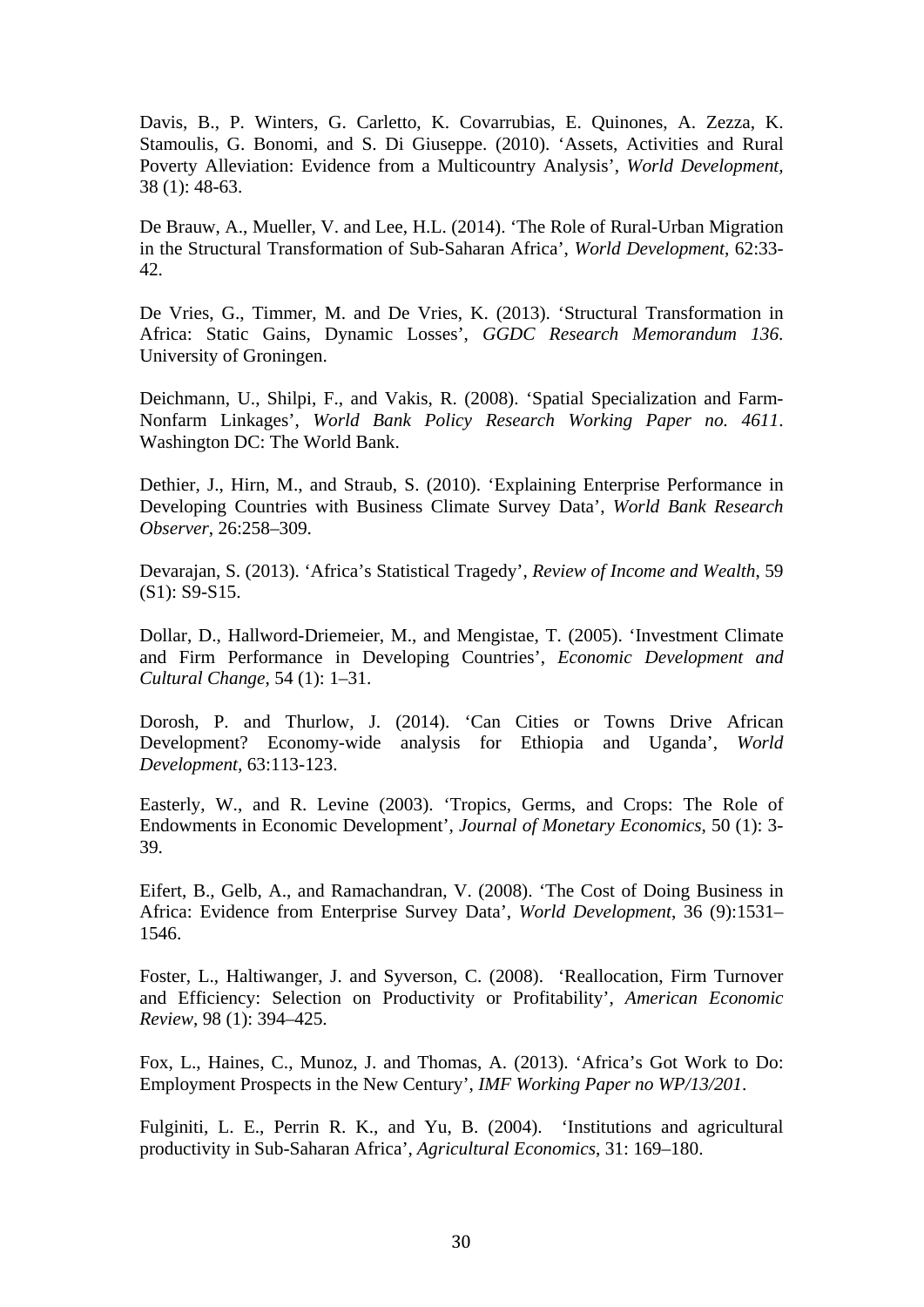Fuglie, K.O. (2010). 'Total Factor Productivity in the Global Agricultural Economy: Evidence from FAO Data' (In The Shifting Patterns of Agricultural Production and Productivity Worldwide. Midwest Agribusiness Trade Research and Information Center, Iowa State University. Chapter 4).

Gennaioli, N. and Rainer, I. (2007). 'The Modern Impact of Precolonial Centralization in Africa', *Journal of Economic Growth*, 12: 185-234.

Gollin, D., Lagakos, D. and Waugh, M.E. (2014). 'The Agricultural Productivity Gap', *Quarterly Journal of Economics*, 129 (2): 939-993.

Gollin, D., Parente, S.L. and Rogerson, R. (2004). 'Farm Work, Home Work and International Productivity Differences', *Review of Economic Dynamics*, 7: 827-850.

Gollin, D., Parente, S.L. and Rogerson, R. (2002) 'The Role of Agriculture in Development', *American Economic Review Papers and Proceedings*, 92 (2): 160- 164.

Gries, T. and Naudé, W. (2010). 'Entrepreneurship and Structural Economic Transformation', *Small Business Economics Journal,* 34 (1): 13-29.

Haggblade, S. (2013). 'Agriculture and Africa's Structural Transformation', Paper presented at the Wilson Center and USAID Alumni Association, Michigan State University, 22 May.

Hall, R. and Jones, C. (1999). 'Why do Some Countries produce so Much More Output per Worker than others?' *Quarterly Journal of Economics*, 114(1): 83-116.

Harrison, A.E., Lin, J.Y. and Xu, L.C. (2014). 'Explaining Africa's (Dis) Advantage', *World Development*, 63: 59-77.

Headey, D.D. and Jayne, T.S. (2014), 'Adaptation to Land Constraints: Is Africa Different', *Food Policy*, 48: 18-33.

Hsieh, C. and Klenow, P. J. (2009). 'Misallocation and Manufacturing TFP in China and India', *Quarterly Journal of Economics*, 124 (4): 1403-1448.

Hummels, D. (1999). 'Have International Transportation Costs Declined?'. Available at: www.nber.org/~confer/99/itisi99/hummels.pdf.

Jayne, T.S. and Anriquez, G. (2013). 'African Agriculture Toward 2030: Changes in Urbanisation and Agricultural Land Dynamics and their Implications for CGIAR research', *Paper prepared for the ISPC Foresight Meeting*, January 24-25, Boston.

Jerven, M. (2010). 'African Growth Recurring: An Economic History Perspective on African Growth Episodes, 1690-2010', *Economic History of Developing Regions*, 25(2): 127-154.

Jerven, M. and Johnston, D. (2015). 'Statistical Tragedy in Africa? Evaluating the Data Base for African Economic Development', *Journal of Development Studies,* 51 (2): 111-115.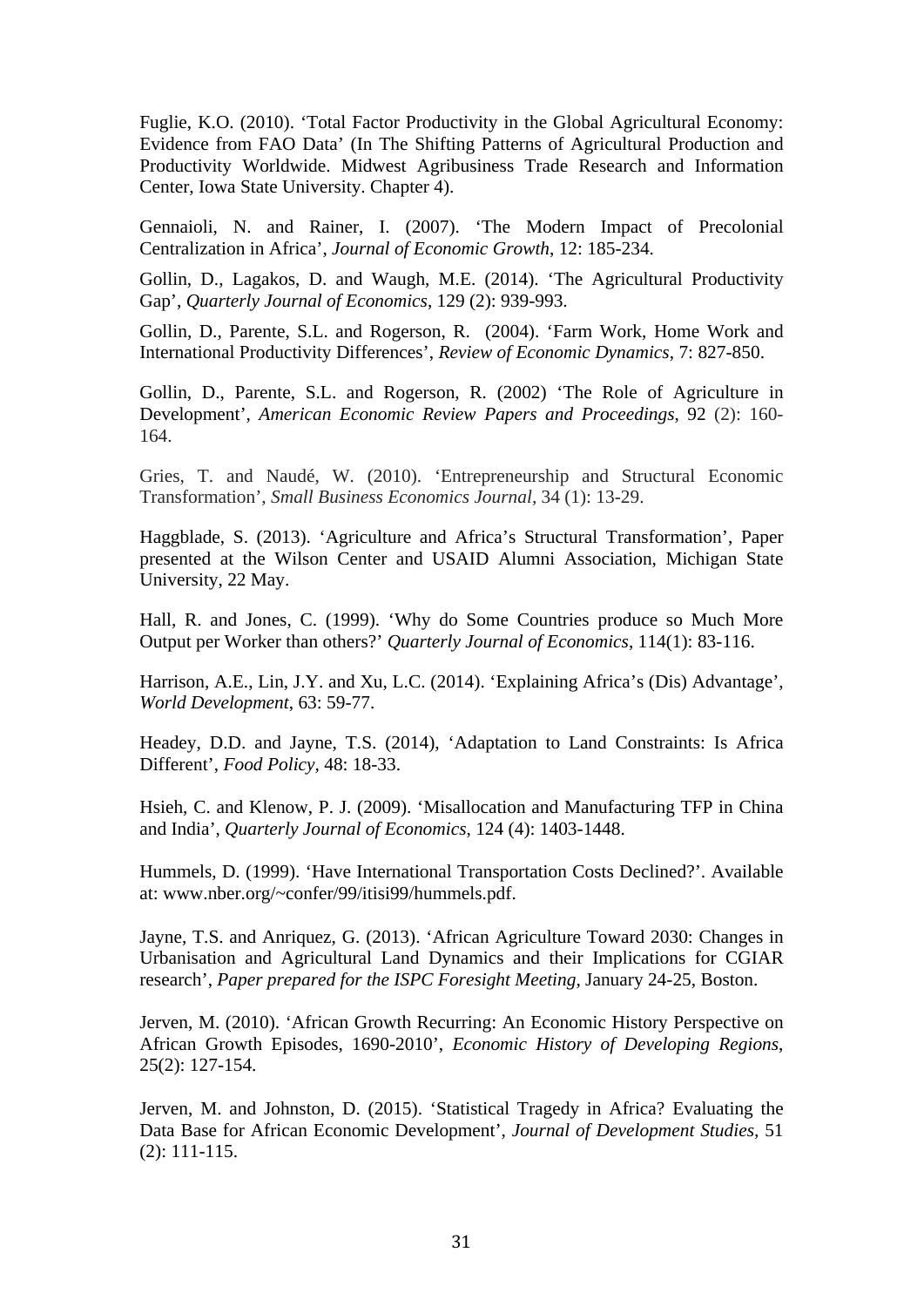Kariuki, J.G. (2011). The Future of Agriculture in Africa, *The Pardee Papers no 15*, Aug.

Kirsten, J. and Liebenberg, F. (2015). 'Transforming African Economies and the Evolving Structure of African Agriculture', Draft Paper, University of Pretoria, 15 July.

Lagakos, D. and Waugh, M.E. (2013). 'Selection, Agriculture, and Cross-Country Productivity Differences', *American Economic Review*, 103 (2): 948-980.

Lele, U., Agarwal, M., Timmer, P. and Goswami, S. (2015). 'Patterns of Structural Transformation and Agricultural Productivity Growth with Special Focus on Brazil, China, Indonesia and India', Paper presented at the Conference on Policy Options and Investment Priorities for Agricultural Productivity Growth, New Dehli, 9 – 11 November.

Liebenberg, F. (2013). *South African Agricultural Production, Productivity and Research Performance in the 20<sup>th</sup> Century*. University of Pretoria. PhD Thesis,

Lin, J.Y. and Yu, M. (2015). 'Industrial Upgrading and Poverty Reduction in China' (In Naudé, W., Szirmai, A. and Haraguchi, N. eds. *Structural Change and Industrial Development in the BRICS*. Oxford: Oxford University Press. Pp.93-118).

Mano, Y., Iddrisu, A., Yoshino, Y. and Sonobe, T. (2012). 'How can Micro and Small Enterprises in Sub-Saharan Africa Become More Productive? The Impacts of Experimental Basic Managerial Training', *World Development*, 40 (3): 458-468.

Martin, P., Mayer, J. and Mayneris, F. (2011). 'Spatial Concentration and Plant-Level Productivity in France', *Journal of Urban Economics*, 69: 182-195.

McCullough, E.B. (2015). 'Labor Productivity and Employment Gaps in Sub-Saharan Africa' *Policy Research Working Paper 7234*, Washington DC: The World Bank.

McKenzie, D. and Woodruff, C. (2015). 'Business Practices in Small Firms in Developing Countries', *NBER Working Paper no. 21505*. National Bureau for Economic Research.

McMillan, M, and Rodrik, D. (2011). 'Globalization, Structural Change and Productivity Growth', *National Bureau of Economic Research Working Paper Series*  No. 17143.

McMillan, M. and Harttgen, K. (2014). 'What Is Driving the African Growth Miracle?' *National Bureau of Economic Research Working Paper Series* No. 20077.

McMillan, M., and Headey, D. (2014). 'Introduction – Understanding Structural Transformation in Africa', *World Development* 63: 1–10.

Miguel, E. and Hamory, J. (2009). 'Individual Ability and Selection into Migration in Kenya', *UNDP Human Development Research Paper 2009/45.*

Nagler, P. and Naudé, W. (2014). 'Non-farm enterprises in rural Africa: new empirical evidence', *Policy Research Working Paper no. 7066*. Washington DC: The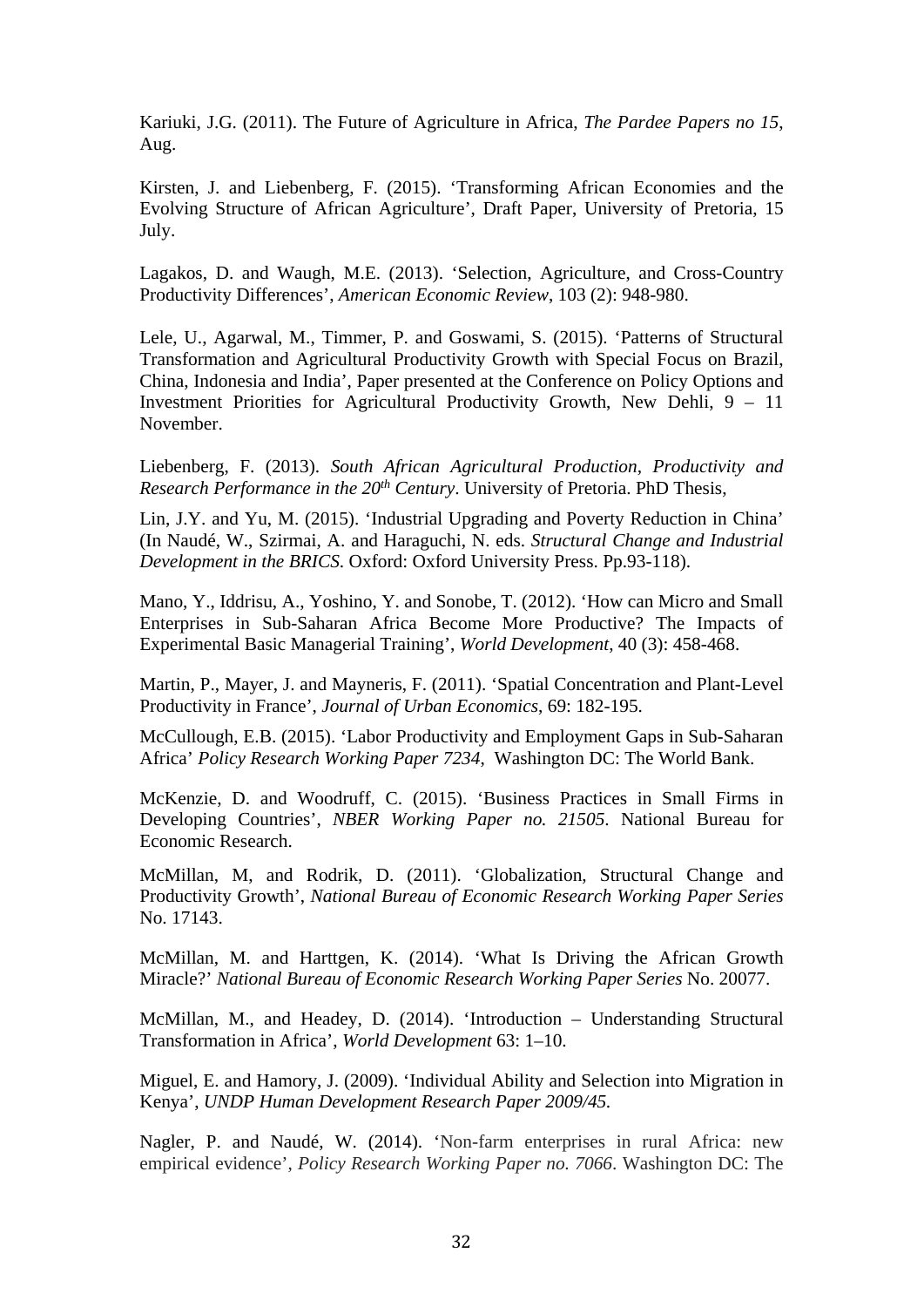World Bank.

Naudé, W. (2009). 'Geography, transport and Africa's proximity gap', *Journal of Transport Geography*, 17 (1): 1-9.

Naudé, W. (2011). 'Entrepreneurship is not a Binding Constraint on Growth and Development in the Poorest Countries', *World Development*, 39 (1): 33-44.

Naudé, W. and Matthee, M (2007). 'The Significance of Transport Costs in Africa'. United Nations University Policy Brief 6. Tokyo: UNU.

Ndulu, B., R. Bates, P. Collier, and S. O'Connell (2007). *The Political Economy of African Economic Growth 1960-2000*. Cambridge: Cambridge University Press.

Nichter, S. and Goldmark, L. (2009). 'Small Firm Growth in Developing Countries', *World Development*, 37 (9): 1435-1464.

Nunn, N. and Puga, D. (2012). 'Ruggedness: The Blessing of Bad Geography in Africa', *Review of Economics and Statistics*, 94: 20–36.

Owoo, N. and Naudé, W. (2014). 'Non-Farm Enterprise Productivity and Spatial Autocorrelation in Rural Africa: Evidence from Ethiopia and Nigeria', *IZA Discussion Paper no. 8295*. Bonn: Institute for the Study of Labour.

Palacios-Lopez, A., Christiaensen, L. and Kilic, T. (2015). 'How much of the Labor in African Agriculture is provided by Women?', *Policy Research Working Paper 7282*. Washington DC: The World Bank.

Rabobank (2013). The Future of Farming: The Rise of the Rural Entrepreneur.

Restuccia, D. and Rogerson, R. (2013). 'Misallocation and Productivity', *Review of Economic Dynamics*, 16 (1): 1-10.

Rijkers, B., Soderbom, M., and Loening, J.L. (2010). 'A Rural-Urban Comparison of Manufacturing Enterprise Performance in Ethiopia', *World Development*, 38 (9): 1278-1296.

Rodrik, D. (2014). 'An African Growth Miracle?' *NBER Working Paper no. 20188*. National Bureau of Economic Research.

Sachs, J. D., J. W. McArthur, G. Schmidt-Traub, M. Kruk, C. Bahadur, M. Faye, and G. McCord (2004). 'Ending Africa's Poverty Trap'. *Brookings Papers on Economic Activity*, 1: 117-216.

Schultz, T.W. (1953). *The Economic Organization of Agriculture*. New York: McGraw Hill.

Siba, E., Söderbom, M., Bigsten, A., and Gebreeyesus, M. (2012). 'Enterprise Agglomeration, Output Prices and Physical Productivity: Firm-Level Evidence from Ethiopia', UNU-WIDER Research Paper WP2012/85.